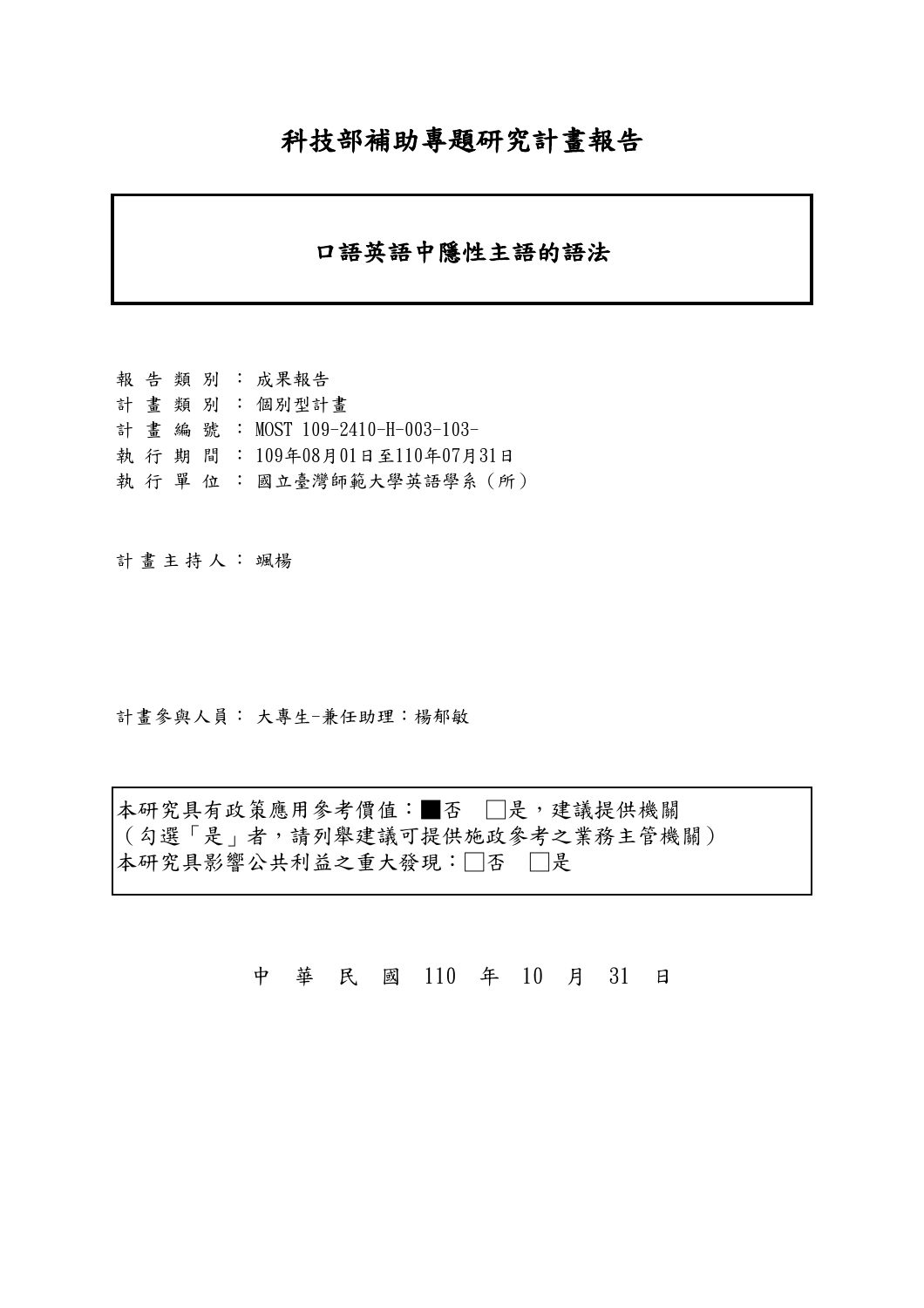中文摘要: 在眾所周知的空主語語言(pro-drop 或null subject languages, 縮寫為NSLs)當中,限定子句的主語大多可以省略,如西班牙語、 義大利語、希臘語等。雖然英語不屬於空主語語言,卻不乏隱性主 語的例子,尤以英語口語為常見,如例(1)所示: (1)a.Can't wait to see you. b. Seems that he's having fun. c. Looking good!

> 從語法的觀點檢視這些句子如(1a),便產生了一個疑點:時式中心 語是否投射出標誌語,以滿足時式詞的廣義投射原則。不過有學者 指出(參見如Rizzi 1994、Haegeman 2013)這些例子中音韻上未被 體現的空語類小代號pro能滿足此原則。

> 在本文中我將小代號pro導向正確的分析,並發現基於「特徵繼承假 說」的主張―時式中心語所呈現「呼應」的特徵承繼自補語詞(參 見如Chomsky 2008 、Epstein et al. 2015等),此假說顯而易見 地足以說明補語詞在上述子句中不須顯現的現象。我也進一步提出 ,就小代號pro的解讀而言,上述例子中的小代號pro和華語、日語 等語言當中的空語類相似,意即先前學者所提出「含有小代號pro」 以及「缺乏句法上呼應的特徵」(參見Holmberg 2005)之特性。然 而,我檢驗時式中心語展現句法呼應的例子並提出新證據―時式中 心語和空主語之間存在著人稱的呼應;這對Chomsky的特徵繼承假說 而言是有問題的,但這在Chou 和 Fernández-Salgueiro 2020對該 假說的獨立論證當中卻可以被預測,在此論證之下,人稱的特徵是 時式詞所固有的,而承繼自補語詞的只有數的特徵。為了闡明前述 「呼應」的現象,我主張小代號pro需要語法呼應的特徵並且定值時 式中心語的人稱特徵。

> 此外,我也主張基於格位需求,這樣的分析能解釋虛位成分it在英 語口語中能夠被省略(如1b),而虛位成分there卻不能的現象,這 也是前人文獻中鮮少論及的對比。最後,我提出未發音成分更多的 結構如(1c)只含有動詞詞組之分層結構,小代號pro則存在於標誌語 的位置。

中文關鍵詞: 英語口語、語法、空語類、代詞脫落、空主語、特徵繼承

英文摘要:As is well known, pro-drop or null subject languages (henceforth NSLs) are those in which the subject of a finite clause can generally be omitted, like Spanish, Italian, or Greek, among many others. Although English is not an NSL, examples can be found in which the subject is implicit, especially in colloquial English, as shown in  $(1):$ 

> (1)a.Can't wait to see you. b. Seems that he's having fun. c. Looking good!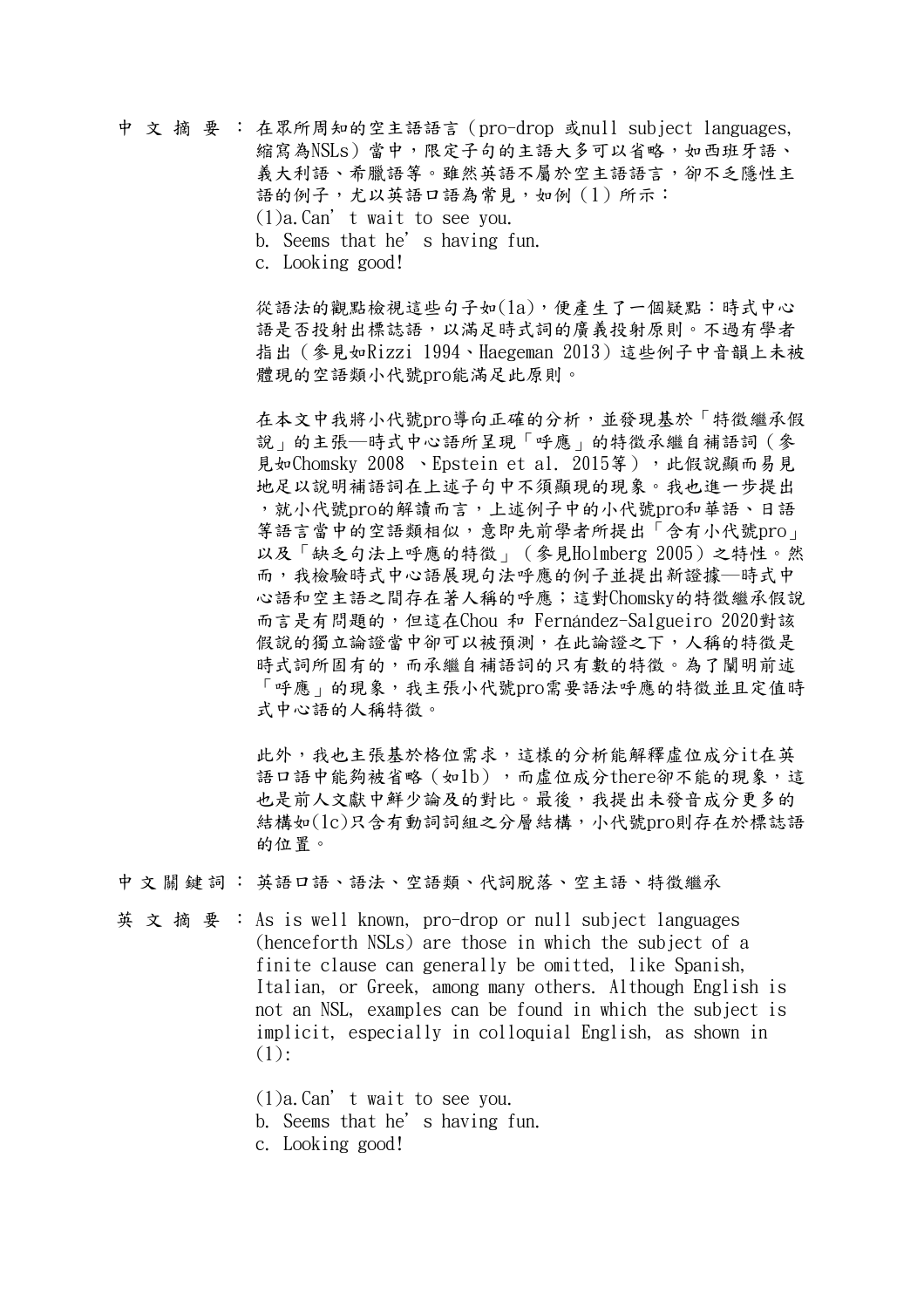From the syntactic point of view, the question that immediately arises regarding sentences like (1a) is whether the Tense head projects a specifier that satisfies the socalled EPP requirement on Tense. It has been claimed (e.g., Rizzi 1994 and Haegeman 2013) that in these examples the phonologically empty category pro satisfies this requirement.

In this report I take the pro analysis to be on the right track and note that the feature inheritance hypothesis (see e.g., Chomsky 2008 and Epstein et al. 2015, among others), which claims that the agreement features on a Tense head are inherited from C, readily accounts for why C needs to be absent in these clauses. I also show that in terms of its interpretation, pro in these examples is similar to empty categories in languages like Chinese and Japanese, which have also been argued to involve pro and to lack agreement features (see Holmberg 2005). However, I examine examples in which the Tense head displays agreement features and provide novel evidence that there is person agreement between the Tense head and the null subject. This is problematic for Chomsky's feature inheritance hypothesis but it is predicted by the version of this hypothesis independently argued for by Chou and Fernández-Salgueiro 2020, under which the person feature is inherent to Tense and only the number feature is inherited from C. In order to account for the agreement phenomena just mentioned, I claim that pro acquires agreement features and values the person feature of the Tense head.

I also argue that this analysis provides an explanation, based on Case requirements, for the fact that expletive it can be dropped in colloquial English (see (1b) above) while expletive there cannot, a contrast that has barely been discussed in the literature. Finally, I argue that examples like (1c), in which a larger amount of structure is unpronounced, involve only the vP phase, with pro in its specifier position.

英文關鍵詞: Colloquial English, syntax, empty categories, pro-drop, null subjects, feature inheritance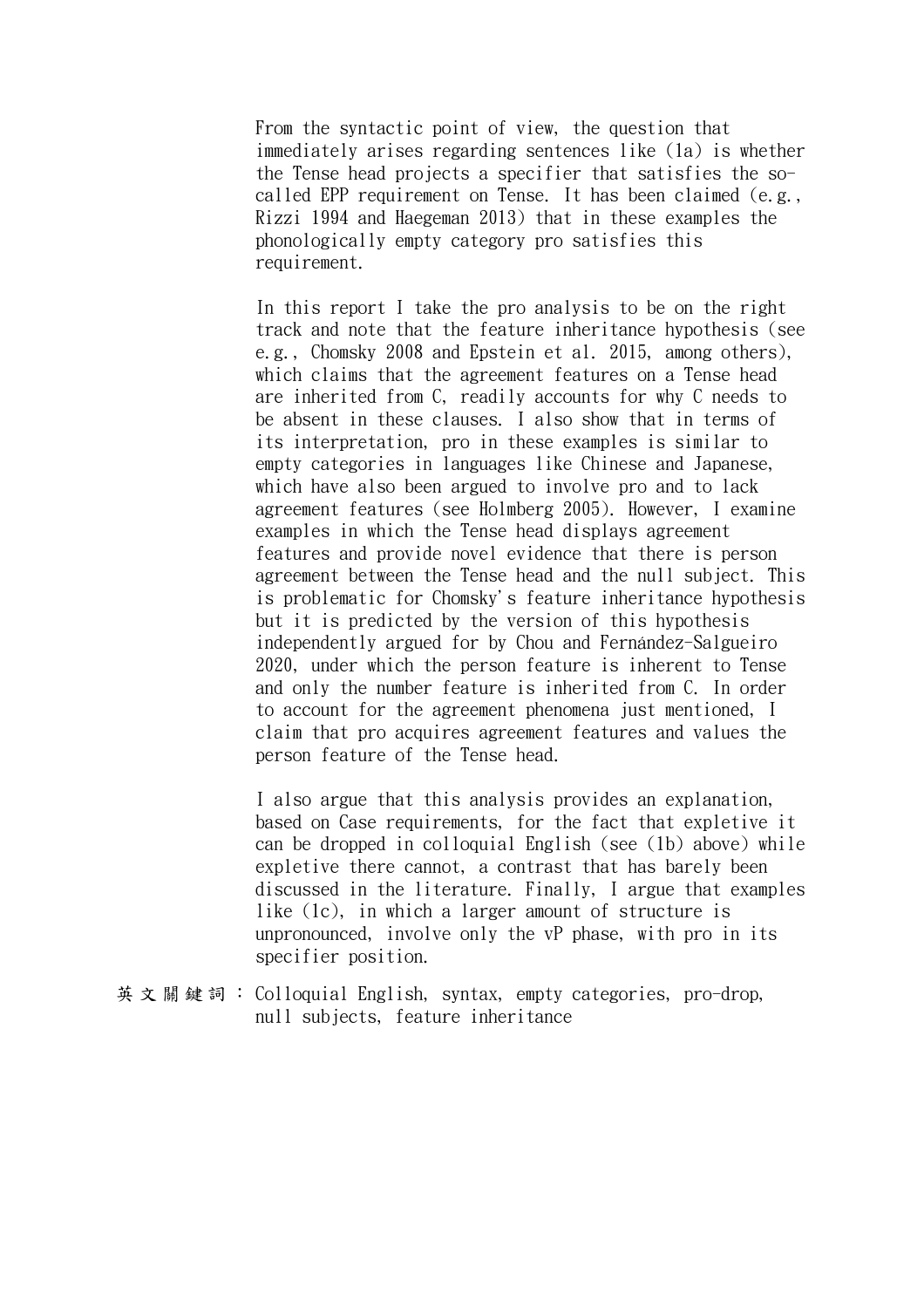# **THE SYNTAX OF IMPLICIT SUBJECTS IN COLLOQUIAL ENGLISH**

MOST PROJECT (109-2410-H-003-103-) REPORT

Gerardo Fernández-Salgueiro 颯楊, Ph.D. (Linguistics), University of Michigan Assistant Professor, Department of English, National Taiwan Normal University gfsayang@ntnu.edu.tw

The focus of my research during this last academic year has been the study of implicit subjects in colloquial English, from the point of view of theoretical syntax. In this report I provide details on the results of my research.

## **1 Analyzing null subjects in a non-null subject language**

As is well known, *pro*-drop or *null subject languages* (henceforth NSLs) are those in which the subject of a finite clause can generally be omitted, like Spanish, Italian, or Greek, among many others. Although English is not considered to be an NSL, examples can be found in which the subject is implicit. Consider (1) below:

## (1) *Implicit subjects in English*

| a. Imperatives:                                 | Go to your room.                               |
|-------------------------------------------------|------------------------------------------------|
| b. Conjunction reduction:                       | John has left Taipei and is living abroad now. |
| c. With the conjunction $as: As$ is well known, |                                                |
| d. With an auxiliary verb:                      | Can't wait to see you.                         |
| e. Expletive drop:                              | Seems that he's having fun.                    |
| f. Sentence fragments:                          | Looking good!                                  |

The first three examples illustrate the very specific syntactic contexts in which implicit subjects are found in standard English. The examples in (1d), (1e), and (1f) however, illustrate more general syntactic contexts in which native speakers of English tend to find implicit subjects natural and idiomatic in colloquial registers*.* The purpose of the present study is to examine the syntactic properties of these contexts in detail and attempt to provide an explanation for why the surface effect of an implicit subject can obtain even in a non-NSL like English. In what follows I use the term 'null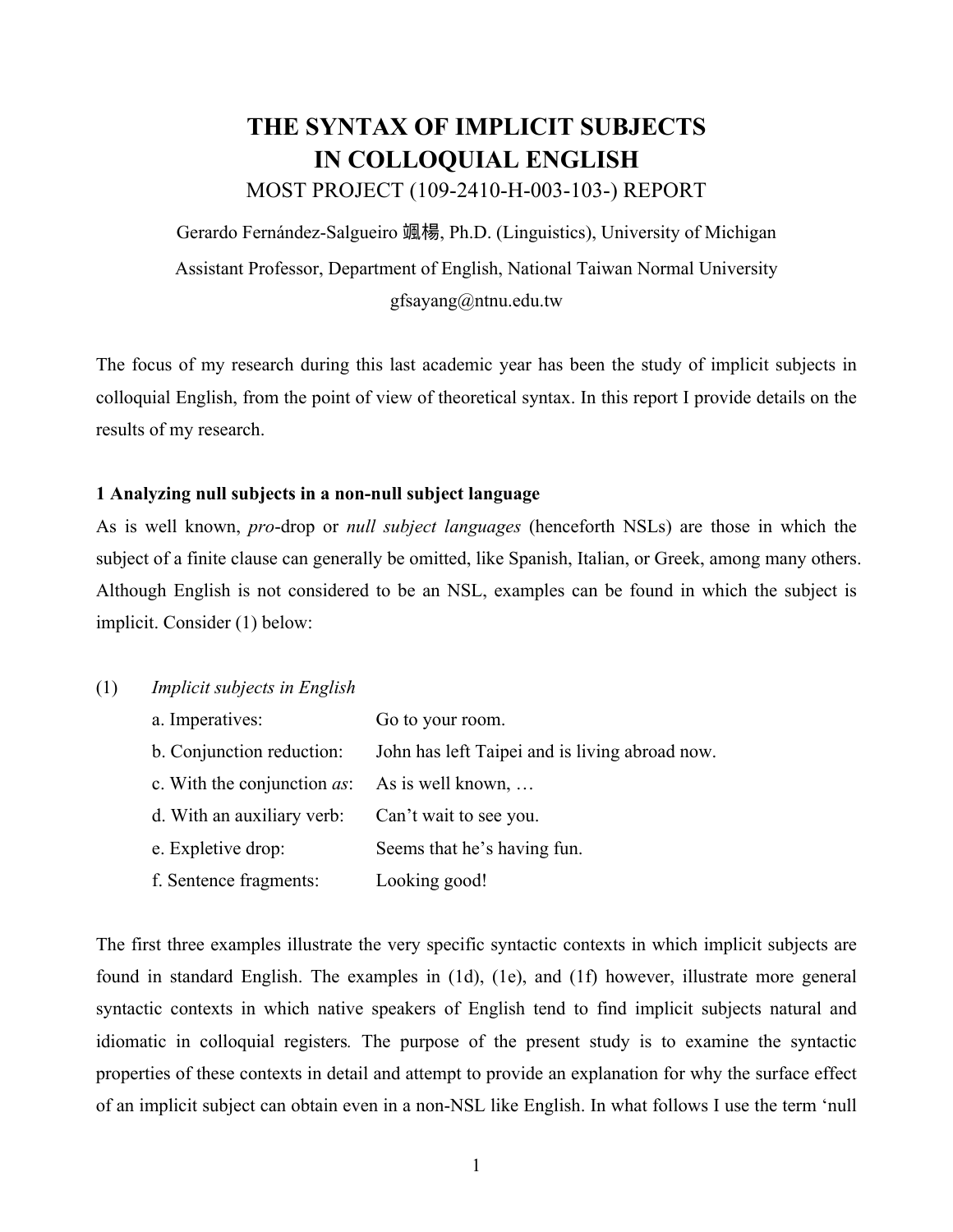subject' to refer to these subjects that are not pronounced but are still implicitly understood and accepted in naturally occurring speech by speakers of the language. The present project thus studies properties of colloquial (i.e., not academic or standard) English with the same theoretical syntactic tools that are often wrongly perceived as too abstract to deal with language as spoken in real-life situations and serves as a complement to other recent efforts in this respect, like Radford's (2018, 2019) recent monographs on the syntax of different aspects of colloquial English.

## **2 Null subjects in colloquial English**

## **2.1 Previous approaches**<sup>1</sup>

Consider the following examples containing an implicit subject in the presence of an auxiliary verb (see also (1d) above):

- (2) a. Can't hear a word they're saying.
	- b. Didn't finish my training.
	- c. Couldn't tell you.

The question that immediately arises regarding these clauses (which, again, are natural and idiomatic in colloquial English) is whether the Tense head, occupied in these examples by the different auxiliary verbs, projects a specifier that satisfies the so-called EPP requirement on Tense.<sup>2</sup> Moreover, given that subjects are generally understood to originate in a lower position in the structure and then move to the specifier of Tense, it comes as no surprise that the examples in (2) have been analyzed as involving the phonologically empty pronoun *pro*, albeit in a structure in which the C head is not present (see Haegeman 2013, for instance, which is based on Rizzi's 1994 analysis of null subjects in child English). It should also be noted that involving *pro* is by no means an *ad hoc* analysis for these types of sentences, since the *pro* analysis has also been applied to imperatives and conjunction reduction in standard English (see e.g., Holmberg 2005, Bennis 2006, and Zanuttini *et al.* 2012).

<sup>&</sup>lt;sup>1</sup> Here I provide a brief (though updated) review of the literature, since this report focuses on the results of my research. The reader is referred to the original proposal for more details on the literature of null subjects in NSLs and in standard English (see also Holmberg 2005, Biberauer *et al*. 2010, and D'Alessandro 2015, among others).

<sup>&</sup>lt;sup>2</sup> Even though there has been attempt to reduce the EPP to other independently-motivated principles of the grammar (see Epstein and Seely 2006, Boeckx 2008, Fernández-Salgueiro 2020), the fact that T needs to project a specifier (the socalled EPP effect) is standardly assumed.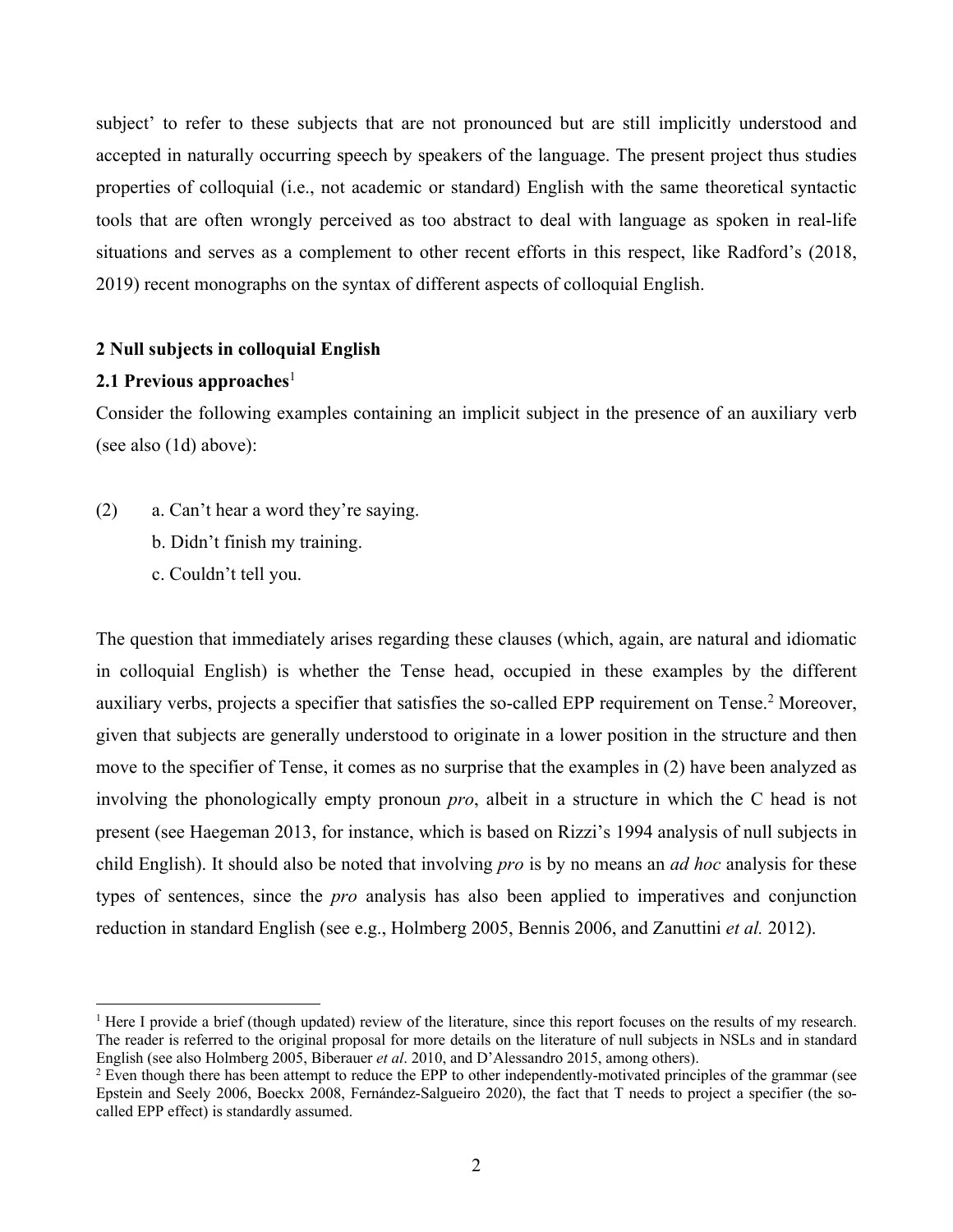Strong evidence for claiming that null subjects in English occur in structures with no C head comes from the observation that once these examples are embedded the result is completely ungrammatical, as show in (3):

- (3) a. \*I think that can't hear a word they're saying.
	- b. \*I told you that didn't finish my training.
	- c. \*I know that couldn't tell you.

As I discuss below, this property has implications for Chomsky's feature inheritance hypothesis, which claims that the agreement features on a Tense head are inherited from C (see e.g., Richards 2007, Chomsky 2008, and Epstein *et al*. 2015, among others). As I show in section 2.3 below, the general idea behind Chomsky's feature inheritance hypothesis will be instrumental in understanding the properties of the syntactic contexts in which null subjects are possible, although there are both theoretical and empirical reasons to follow the modified version of this hypothesis proposed by Chou and Fernández-Salgueiro 2020 (see also Fernández-Salgueiro 2021).

Examples like those in (2) can be used to show the role of pragmatics in interpreting the subject's (*pro*) features. Though the conditions allowing null subjects in English seem to be syntactic, the recovery of the subjects' features (that is, their interpretation) may well be related to pragmatic issues (see Cole 2000)*.* Notice that in the above examples, the null subject is interpreted as first person singular. However, when they're given a question intonation (cf. *can't hear a word they're saying?*), they tend to be interpreted as second person singular (see also Wagner 2018 and references therein). This situation resembles the interpretational properties of null subjects in the so-called radical/discourse NSLs (cf. Chinese, Japanese, Korean), which have also been analyzed as involving *pro* (see Holmberg 2005 and Fernández-Salgueiro 2020; see also Paul 2017 for a different analysis). It also relates, as one of the reviewer indicates, to recent approaches to null subjects and their licensing properties in imperatives and other structures (see McFadden & Sundaresan 2018 and Stegovec 2019).

Finally, it should be noted that examples like those in (2) and examples that lack an actual auxiliary verb but display tense morphologically (cf. *got distracted*, *really tried to make it*) should be included in the same group, since this is only a morphological difference, not really a syntactic one; past tense can be expressed with bound inflectional morphemes in English, while future tense or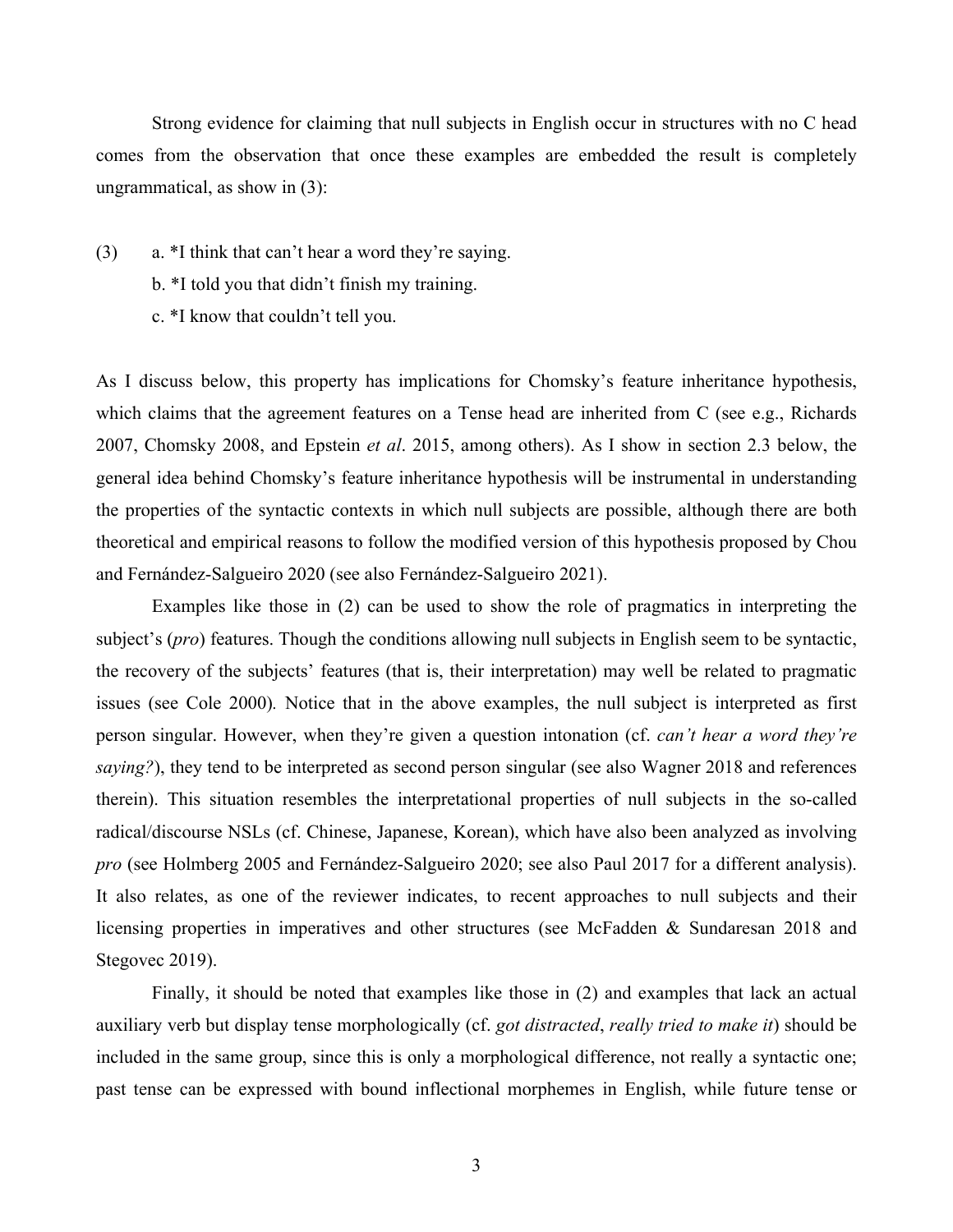modality, for example, are expressed with free morphemes (see 2.3.3 below). For the remainder of this discussion, I will refer to all of these examples that display a null subject in the presence of tense-related properties as 'core cases' (see section 2.3.1).

Interestingly, expletive *it* is also frequently dropped in colloquial English (cf. *seems that he's having fun*), although this type of example is probably the one that has received the least attention in the literature, perhaps because it does not seem particularly different from the ones that I have just mentioned*.* Notice, however, that there are two types of expletives in English, *it* and *there*. To the best of my knowledge, the fact that expletive *there* tends not be dropped (cf. ??*seems to be a problem here*, *\*remain several issues*, *\*was a problem with your proposal*) has not been addressed in the literature. In section 2.3.2 I will show that the approach that I develop here provides an account for this asymmetry between expletive *it* and expletive *there*.

Sentence fragments examples are more complex, since they may involve more implicit categories than just the subject, as shown in (4):

## (4) Looking good! (cf. you are looking good!)

Examples like (4) have been analyzed as involving only the structure needed for the elements involved to converge followed by spell-out (see Fortin 2007). As one of the reviewers of the original proposal points out, other researchers such as Merchant (2014) and Simpson (2015) have analyzed sentence fragments as involving focus fronting followed by deletion of the TP, which would generate many of the expressions discussed in Fortin (2007).

Since sentence fragments may involve not only an implicit subject but also different categories, several examples could be analyzed either as a sentence fragment or as involving a null subject only. Notice that many examples containing a tensed verb (cf. *got distracted*) should be understood as belonging with the core cases in (2) above, as already argued. This entails that a number of examples that appear to be sentence fragments actually belong to the core cases that I have just mentioned. I discuss these issues in detail in section 2.3.3.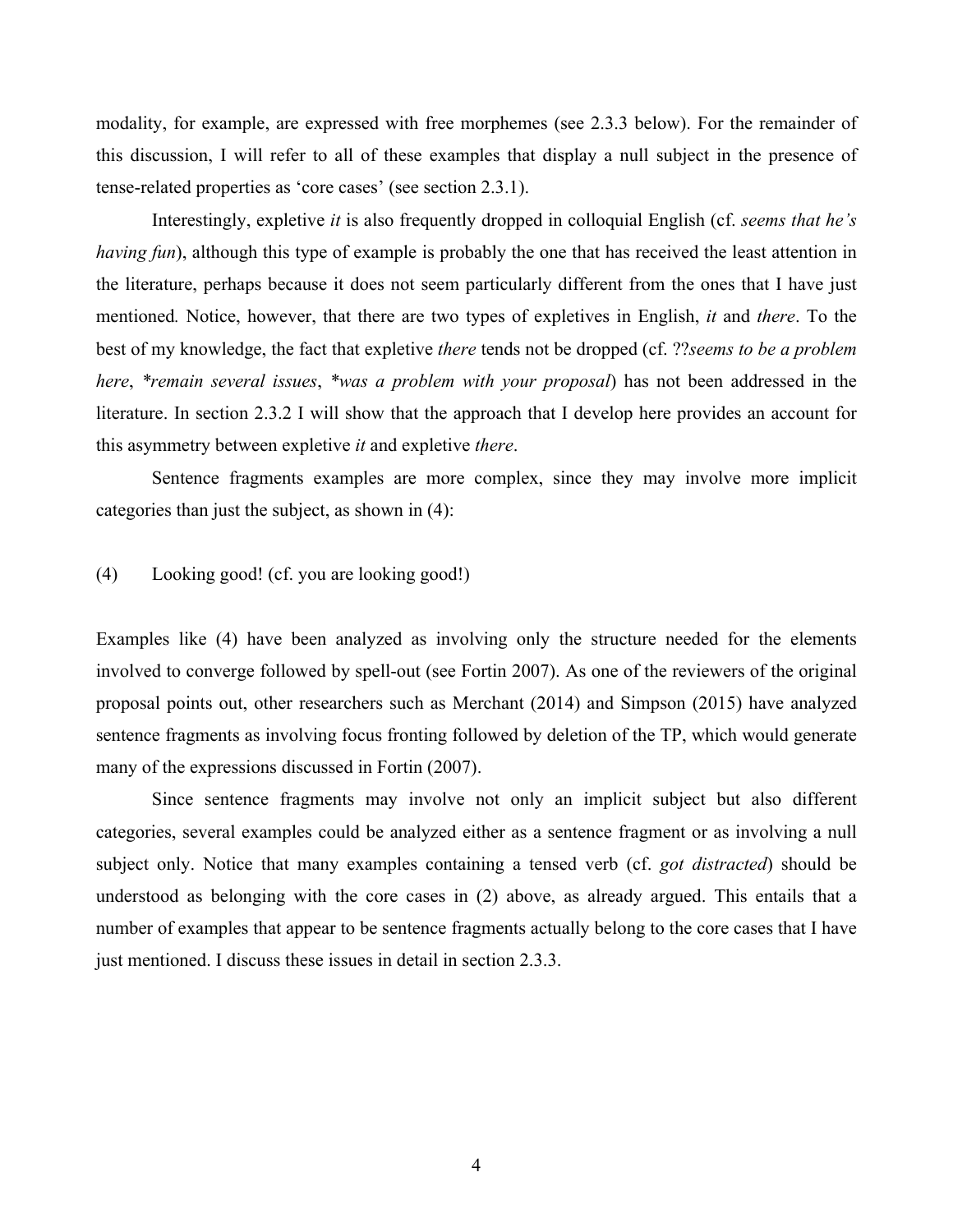#### **2.2 Methodological issues**

Syntactic theory is generally concerned with providing a principled explanation for why certain strings of words are perceived by native speakers as idiomatic while others are not, which means that grammaticality judgments play a crucial role.

There has been a lot of controversy in recent years regarding the validity of grammaticality judgments, as evidenced by the debate between researchers like Edward Gibson and Jon Sprouse. While Gibson and Fedorenko (2013) argue that linguistic theory needs to abandon grammaticality judgments and move towards the kind of quantitative methods used in other areas of cognitive science, Sprouse *et al*. (2013) and Sprouse and Almeida (2013) demonstrate that the traditional grammaticality judgment method yields remarkably robust data (they do suggest, however, that the field could potentially benefit from more emphasis on quantitative methods). In the case of the present study, a large portion of the data has been discussed previously in the literature, so it has been filtered, so to speak, by previous authors and reviewers, which is actually one of the factors that Sprouse *et al*. argue contributes to the quality of the data.

In the previous section I mentioned that the data may be less clear in the case of expletive drop, since examples without expletive *it* (cf. *seems that he's happy*) seem to me to be more idiomatic than some examples without expletive *there* (cf. ??*seems to be a problem here*), and definitely much more natural than unaccusative and existential sentences without expletive *there* (cf. *\*remain several issues*, *\*was a problem with your proposal*). As I mentioned in my original proposal, the present project could benefit from more comprehensive grammaticality judgments from native speakers.

To this end, I conducted an informal survey containing critical items (directly related to the aspect of the grammar under investigation, that is, examples containing null subjects) and also fillers (sentences unrelated to the aspect of interest). I shared a Google form with a group of twelve native speakers that included both American and British English speakers. I provided a list of sentences and asked them to rate them from 1 to 7, as illustrated below:

- (5) *Please rate the following sentences on a scale of 1 to 7, where 1 means 'really unacceptable/unnatural' and 7 means 'fully acceptable/natural' in colloquial speech. Thank you!*
	- (i) Seems to be a problem with your proposal  $1 \t2 \t3 \t4 \t5 \t6 \t7$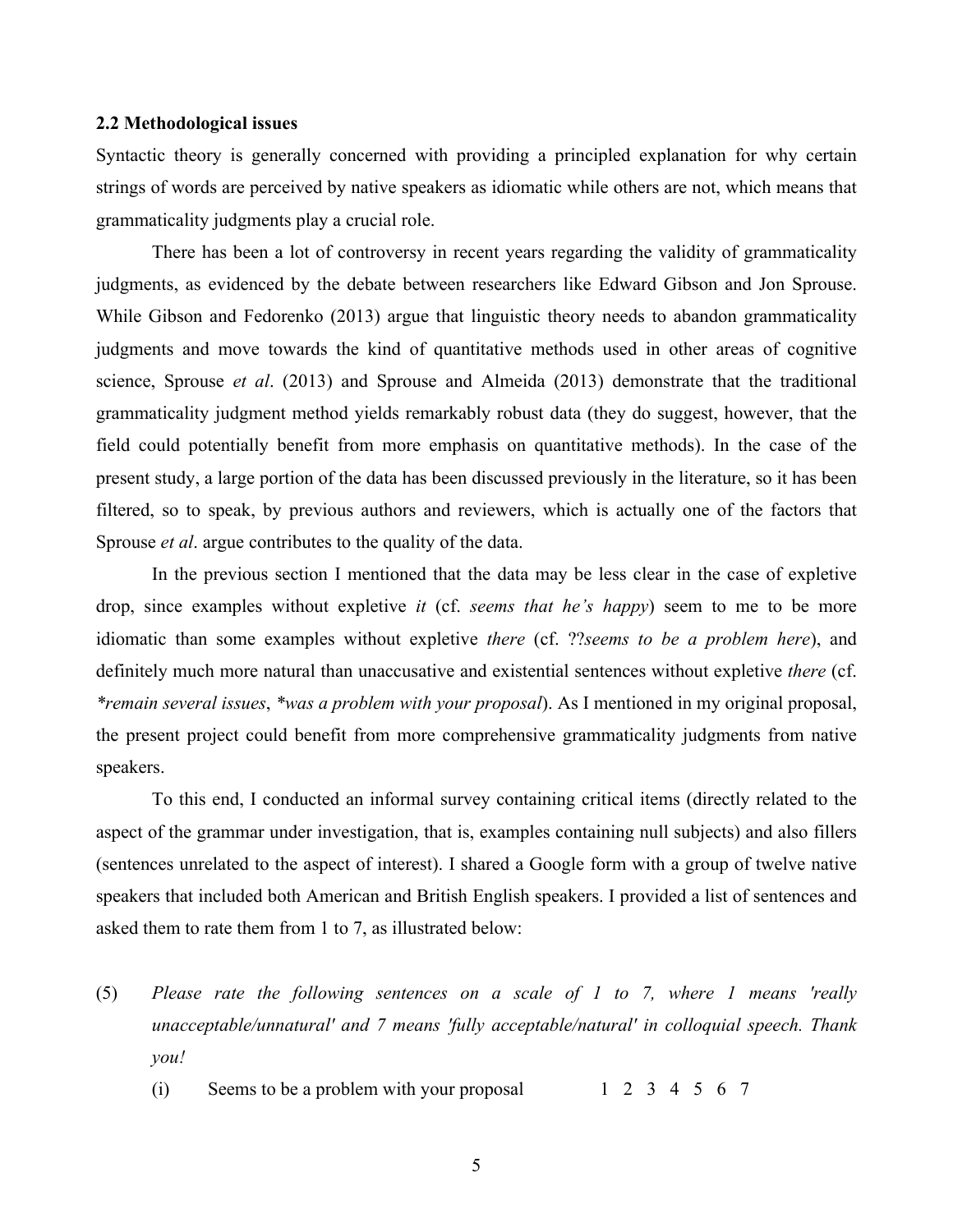It should be stressed that this is just intended to be an informal survey and thus I am not providing a thorough discussion of the materials, their distribution, or details of the statistics. Consider first the critical items that I used in the survey and their average scores:

| (6) | Critical item                                                      | Average score |
|-----|--------------------------------------------------------------------|---------------|
|     | a. Couldn't care less about that, really.                          | 6.33          |
|     | b. Seems that John won't be coming tonight.                        | 6.33          |
|     | c. Thinks he's funny, doesn't he?                                  | 6.08          |
|     | d. Looks like you're gonna have to come with us.                   | 6.75          |
|     | e. Seems that they are enjoying the party.                         | 5.75          |
|     | f. Can't tell you how happy I am.                                  | 6.50          |
|     | g. Seems to be a problem with your proposal.                       | 5.16          |
|     | h. Aren't many people at the meeting, right?                       | 3.58          |
|     | i. Seem to be many kids here.                                      | 3.50          |
|     | j. Was a problem with my credit card, so I couldn't buy the shirt. | 2.83          |
|     | k. Is a party tonight. Are you coming?                             | 1.50          |
|     | 1. Remain several issues to be discussed.                          | 1.50          |

As can be seen, (6a-f) obtain rather high scores, especially considering that these examples are not considered grammatical in standard English. As expected, these include core cases and examples with a null expletive *it*. Example (6g) is interesting as it does receive a relatively high score, considering the discussion above. However, a couple of the participants commented, after completing the survey, that they did not understand the missing subject as a null version of expletive *there*, but as a regular pronoun (cf. *it/that seems to be a problem with your proposal*) and mentioned that they would not consider the sentence natural with a null expletive *there*. (6h) also receives a relatively high score, but I did realize later that it could also be interpreted as a regular yes/no question (that is, synonymous with *isn't it the case that there are many people at the meeting?*). I was expecting an even lower score for sentence (6i), which can only be interpreted as null *there*. Some of the participants, especially the British ones, do find it grammatical. The scores for (6j-l), however, are indeed not a surprise.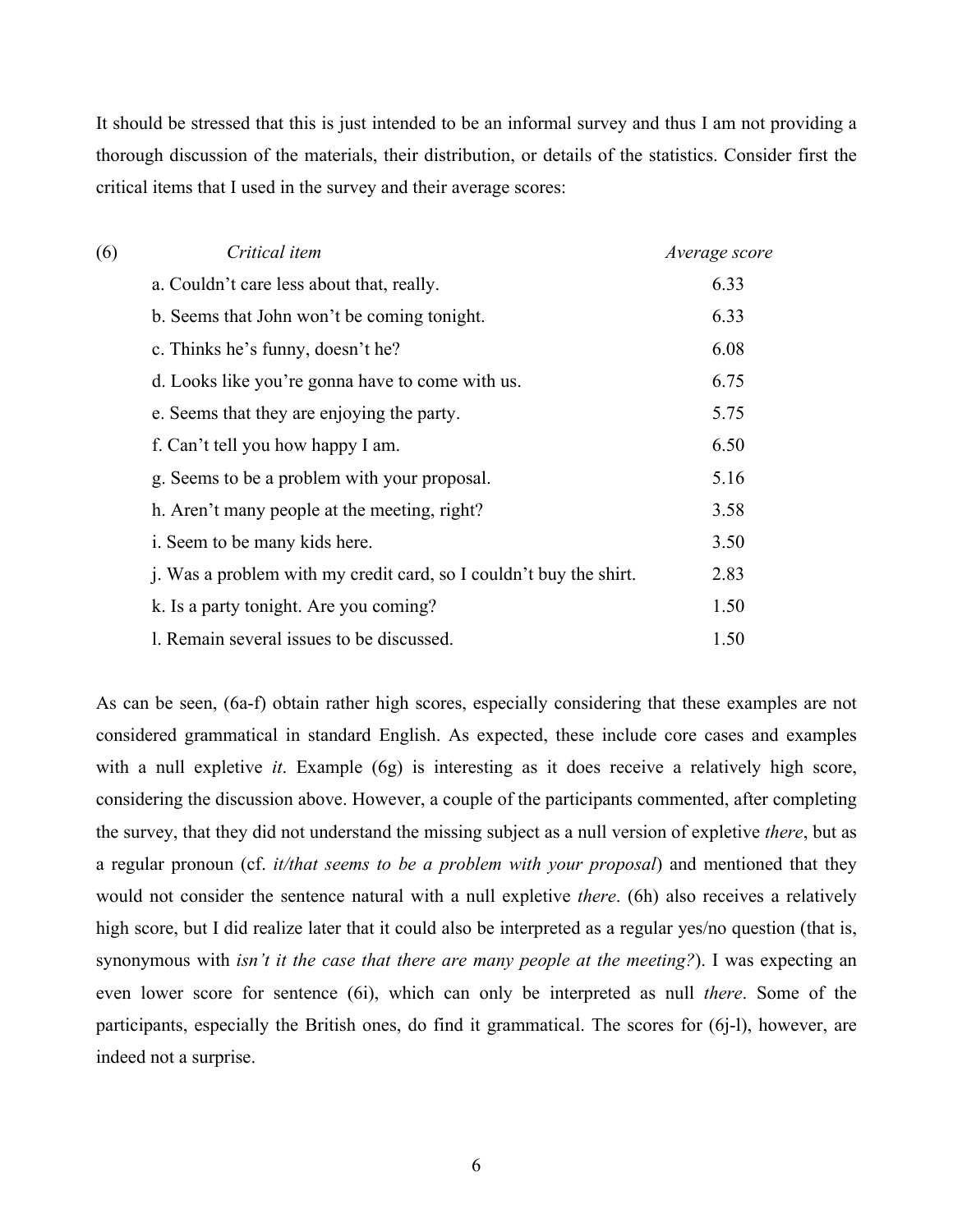Given the results of this informal survey, it seems accurate to say that the core cases and the examples with null expletive *it* are perceived as very natural and idiomatic by native speakers, while dropping expletive *there* yields expressions that range from degraded to non-idiomatic. <sup>3</sup> I now turn to detailed discussion of the syntactic properties of these types of clauses containing null subjects.

### **2.3 Main Results**

#### **2.3.1 Core cases**

In the original proposal, I mentioned that studying the *pro* approach discussed above from the point of view of more recent work in syntactic theory regarding feature inheritance (Chomsky 2008) and the properties of Phases (Chomsky 2001) raises the two research questions in (7) below. In this section I discuss the answers to these questions as well as a number of other related issues that arise once they are explored in detail.

(7) i. Can the *pro* approach be maintained once the feature inheritance hypothesis is adopted? ii. Could the absence of C somehow explain why *pro* is possible in examples like those in (2)?

As already discussed, the very fact that an expression like *can't wait to see you* is possible is surprising since it seems to violate the EPP requirement on the Tense head. The *pro* analysis mentioned in section 2.1 above in principle solves this problem by claiming that the EPP requirement is satisfied by *pro*, which was the type of solution given for *pro*-drop/NSLs in the Government and Binding framework (see Rizzi 1982). The question that arises, however, is how *pro* is licensed in these cases given that English is not an NSL.

In what follows, I argue that the *pro* analysis (Rizzi 1994 and Haegeman 2013) mentioned in section 2.1 is essentially on the right track, and together with the main idea behind Chomsky's feature inheritance and Holmberg's (2005) approach to null subjects in contexts in which agreement features are absent, they do account for the main properties of many of the core cases, especially the fact that they are only possible in a main clause with no C head.

However, idiomatic examples of null subjects in clauses that do display agreement properties indicate that the above hypotheses have to be slightly modified in order to account for the range of

<sup>&</sup>lt;sup>3</sup> I leave the difference between American and British English that can be observed in (6i), and possibly (6g), which suggests parametric variation in this very specific syntactic property, for future research.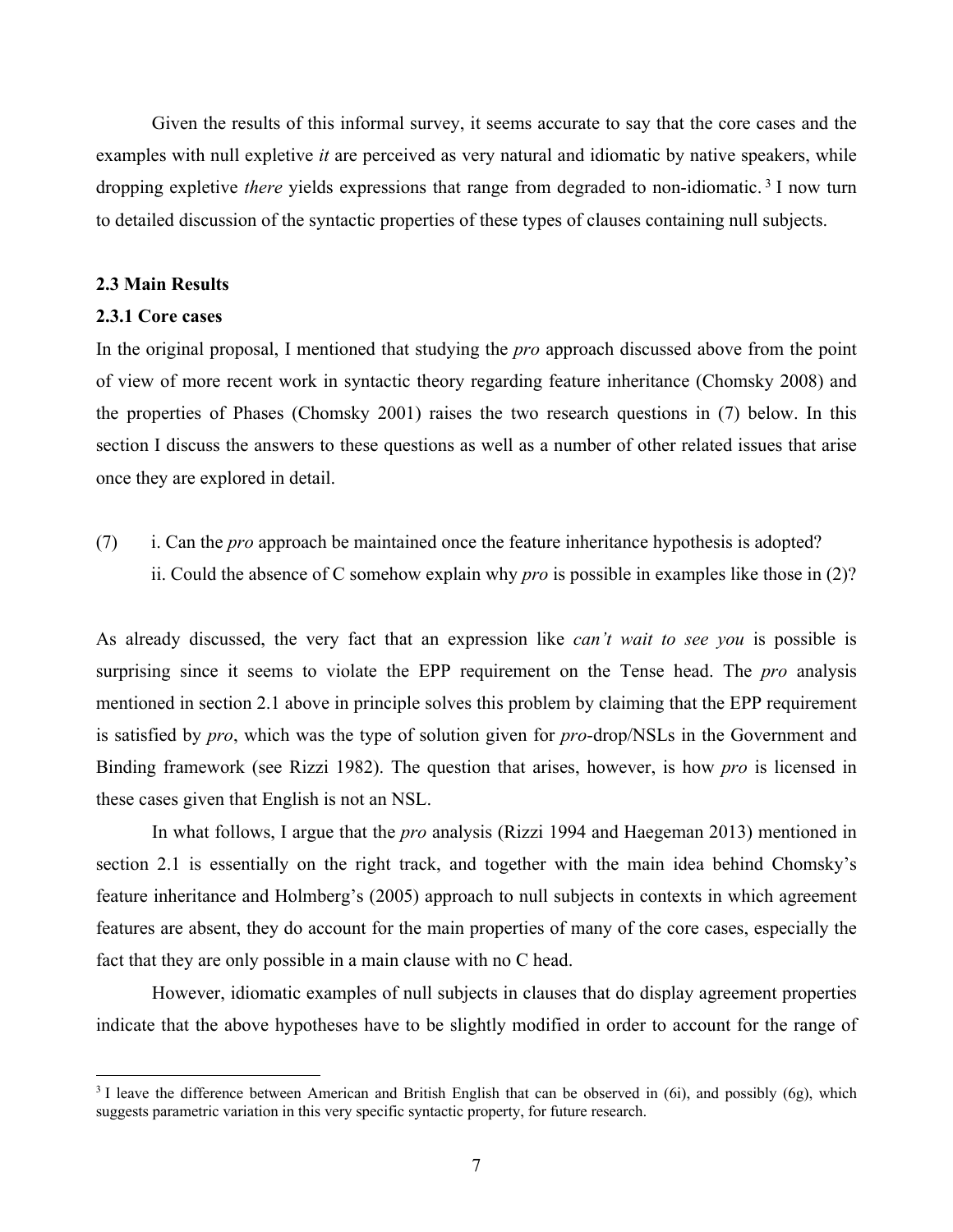data. I will argue that Chou and Fernández-Salgueiro's (2020) independently motivated modification of Chomsky's feature inheritance hypothesis helps provide a better account of the properties of null subjects in colloquial English and actually finds additional empirical support.

Under Chomsky's (2008) feature inheritance hypothesis, the Phase heads C and *v* contain the features that drive syntactic operations in the phase. As for the CP phase, this entails that the agreement (person and number) features of Tense are not inherent to Tense but are inherited from C.<sup>4</sup> These features, which are unvalued, would then get a value from the person and number features of the closest nominal element under Agree in the syntax; failure to provide a value for unvalued features would result in ungrammaticality (see Chomsky 2001 for discussion of Agree).

What is relevant for our purposes is that if this hypothesis is on the right track, a Tense head does not display full agreement features if C is not present in the structure. Notice that this is precisely the syntactic context in which a null subject can be found in English: a matrix clause without a C head. As shown in (3) above, null subjects are not possible in embedded clauses, since an embedded clause is headed by a C head.

If the above is correct, examples like those in (8), repeated from (2) above, involve a Tense head does not contain full agreement features:

- (8) a. Can't hear a word they're saying.
	- b. Didn't finish my training.
	- c. Couldn't tell you.

This property would seem to make these examples similar to regular sentences found in languages like Japanese and Chinese in which agreement features are absent. In this respect, Holmberg (2005) argues that *pro* is actually the empty category responsible for null subject phenomena in these languages. Since *pro* does not display person and number features, Holmberg claims that *pro* is only possible in syntactic configurations in which no agreement features need to be valued. As I show below, however, there is evidence that indicates that *pro* in English acquires agreement features and there is also evidence that the Tense head displays at least a person feature in clauses with null subjects.

<sup>4</sup> Discussing the theoretical motivations for Chomsky's hypothesis would lead us too far afield. The reader is referred to Chomsky (2008) for the original arguments and to Richards (2007), Epstein *et al*. (2015), and Chou and Fernández-Salgueiro (2020) for discussion.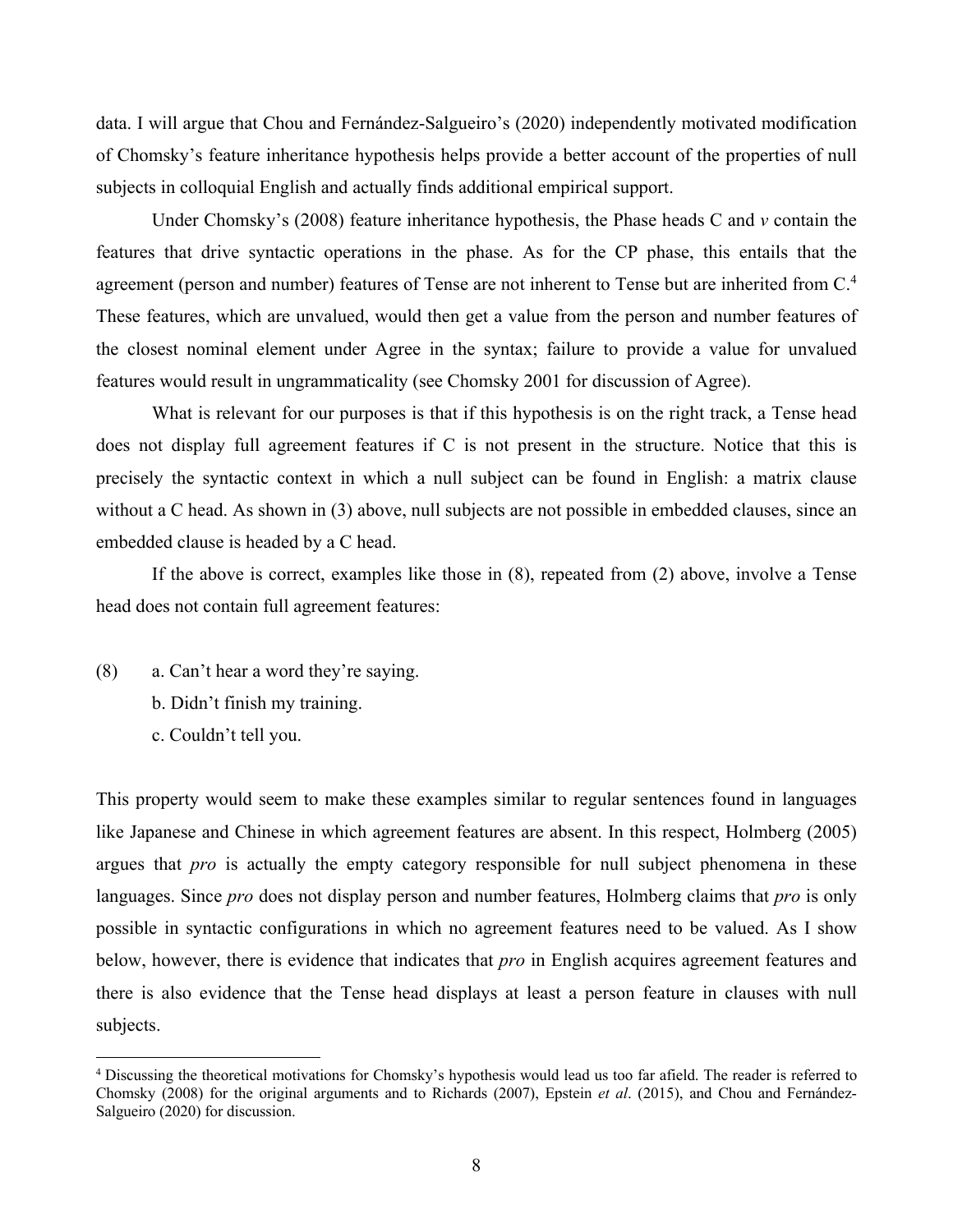Clauses containing null subjects in English and regular sentences in Chinese or Japanese do seem to be similar with respect to their null subjects in terms of their interpretational properties. As mentioned in section 2.1, the null subjects in examples like the ones in (8) are interpreted as first person singular, but when they're given a question intonation (cf. *can't hear a word they're saying?*), they are interpreted as second person singular. As can be seen in (9), the same is true of Chinese:

| (9)                       | a mingtian yao shangban |  |                                 | b. mingtian yao shangban ma |                      |  |
|---------------------------|-------------------------|--|---------------------------------|-----------------------------|----------------------|--|
|                           | tomorrow want work      |  |                                 |                             | tomorrow want work O |  |
| 'I have to work tomorrow' |                         |  | 'Do you have to work tomorrow?' |                             |                      |  |

Things can get more complicated. As illustrated in (10), when a different participant is mentioned in the discourse, the null subject can refer to it instead:<sup>5</sup>

(10) - Why didn't she go to the party? - Didn't feel like it.

However, the main complication for an analysis based on Chomsky's feature inheritance comes from the fact that when the null subject refers to a participant mentioned in the discourse, agreement is actually possible. Consider (11):

 $(11)$  - Why doesn't she drink? - Doesn't like it, I guess.

An example like (11) shows that Chomsky's version of feature inheritance, under which both person and number features are inherited by the Tense head from C, cannot account for the agreement properties in all examples with null subjects. It also shows that Holmberg's (2005) analysis of null subjects in Chinese and Japanese is too restrictive to account for the properties of the English examples.

<sup>&</sup>lt;sup>5</sup> The null subject can also refer to a participant mentioned in a tag question, as in the following example mentioned in section 2.2 (Michelle Sheehan, personal communication):

<sup>(</sup>i) Thinks he's funny, doesn't he?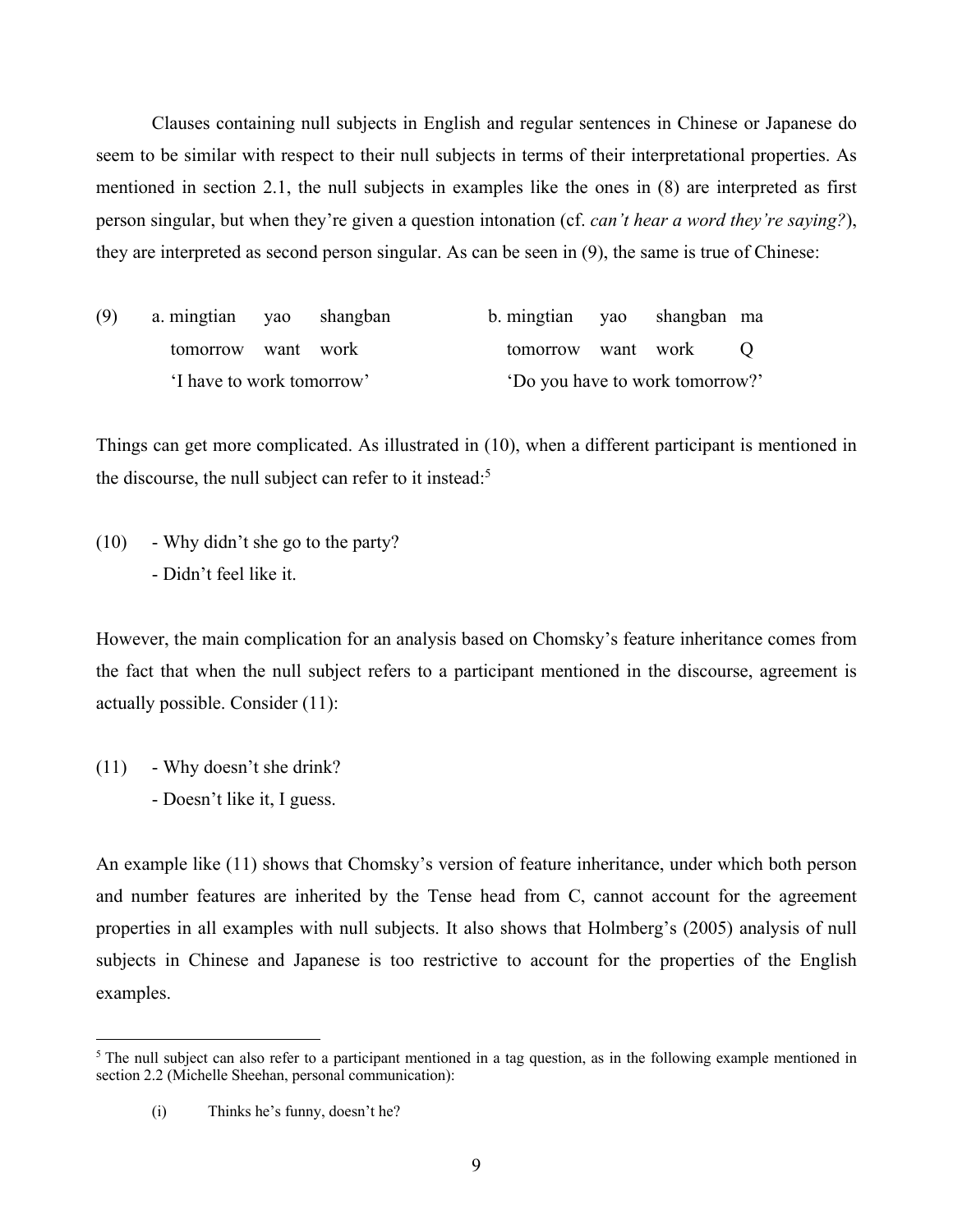Together with Professor Chou, I have recently worked on a different version of feature inheritance under which only number features are inherited, person features being inherent to the Tense head (see Chou and Fernández-Salgueiro 2020 and Fernández-Salgueiro 2021). In what follows, I show that this version of feature inheritance helps provide a more accurate account of null subject phenomena in colloquial English and finds additional empirical support in this domain.

Evidence for this modified approach to inheritance comes from the fact that the infinitival Tense head *to* in raising clauses behaves differently from the one in Exceptional Case Marking (ECM) clauses with respect to VP ellipsis, which is a syntactic operation that has been used as a diagnostic for agreement properties. This is shown in (12) (the elided material is indicated in angle brackets):

(12) a. He said he doesn't like her much, but he does seem to *<like her much>*. (Raising) b. \*I consider Pam to like soccer, and I believe Rebecca to *<like soccer>* as well. (ECM)

Following independent evidence from Saito and Mirasugi (1990) and Lobeck (1990) (see also Epstein and Seely 2006 for thorough discussion) in that ellipsis of a constituent requires that the head that selects it agree with the head's specifier, (12a) indicates that there is agreement between the Tense head *to* and the copy of the subject in the specifier position in raising. Notice, however, that it is standardly assumed that there is no C head in the embedded clause in either raising or ECM (see Chomsky 2001 and Epstein and Seely 2006, among others), which entails that whatever agreement property is licensing ellipsis in raising does not depend on the presence of C. Based on Boeckx's (2008) observation that the person feature is the one responsible for EPP effects and thus for the presence of a constituent in the specifier position (see also Chomsky 2000: 124 for the related suggestion that infinitival *to* contains a person feature), the most reasonable hypothesis is that *to* in raising contains a person feature (only) that the DP in its specifier position agrees with.<sup>6</sup>

This modified version of feature inheritance in Chou and Fernández-Salgueiro (2020) obviously has implications for the approach to null subjects that I develop here. Recall that an example like (11) shows that null subjects in English are found in a clause that lacks a C head but displays agreement. If the approach in Chou and Fernández-Salgueiro (2020) is correct, the prediction would be that agreement in clauses with null subjects can only be person agreement, since

<sup>6</sup> In Boeckx's (2008: 173) words, "person checking amounts to the EPP effect."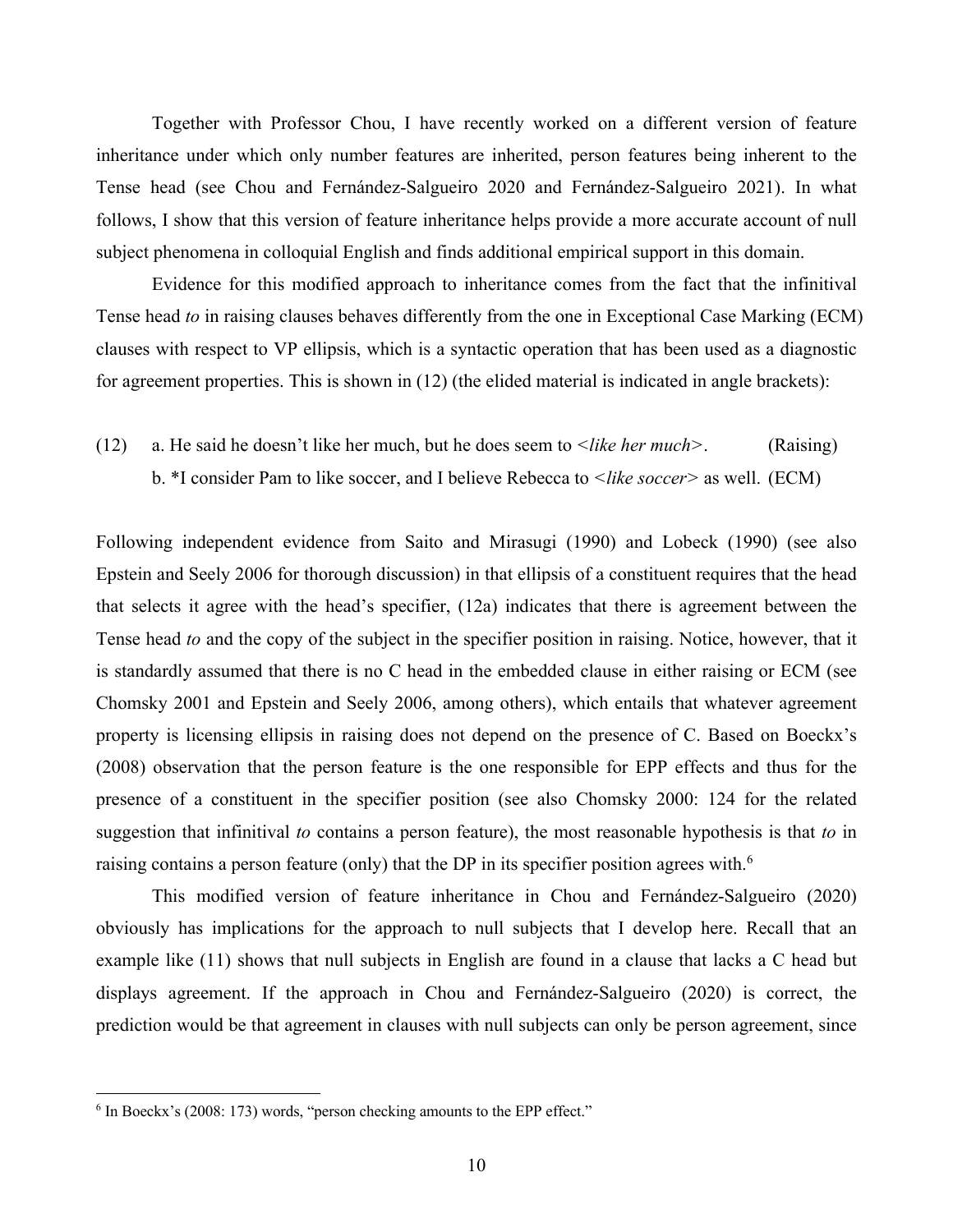full (person and number) agreement would imply that C is present. There is actually evidence that in clauses with null subjects the Tense head does agree with the null subject. Consider (13) below:

(13) - Can you make it to the party? - Probably can't *<make it to the party>*.

As can be seen, a clause with a null subject licenses VP ellipsis. This indicates that there is person agreement involved even in the absence of C, just as Chou and Fernández-Salgueiro (2020) claim in the case of an infinitival Tense head in raising.<sup>7</sup>

Examples like those in (11) and (13) also indicate that *pro* can value the person feature of the Tense head. One way to formalize this is to claim that even though *pro* lacks agreement features in the lexicon, it acquires person and number features which correspond to its interpretation. As we have mentioned above, this interpretation can be based on sentence type; a first person singular feature would be acquired in a declarative clause and a second person singular feature would be acquired in a question. Additionally, *pro*'s features can also be determined by another participant mentioned in the discourse (recall (10) and (11)). If this is correct, the properties of *pro* are not that different from the properties of PRO (the empty subject of infinitives), which also acquires the agreement features of the nominal element that controls it or default third person features when interpreted as arbitrary (see also work by McFadden and Sundaresan 2018, mentioned by one of the reviewers, for related ideas).

Finally, if only person agreement is possible in the absence of C, it must be the case that an example like (11) involves just person agreement, despite the fact that *does* is obviously a third person singular form. This would mean that singular morphology is realized by default, and not due to an agreement operation (see Nevins 2011, among others, for the idea that singular is the default value for number agreement). In this respect, it seems that singular agreement with a finite form of *be*, which is the only example in which plural agreeing forms on the verb are marked in English, sounds more natural than plural agreement:

<sup>7</sup> It also indicates that *pro* has moved to the specifier of the Tense head. This conforms to independent evidence from NSLs that *pro* is only possible in the specifier position of Tense (see Fernández-Salgueiro 2011 and references therein for discussion).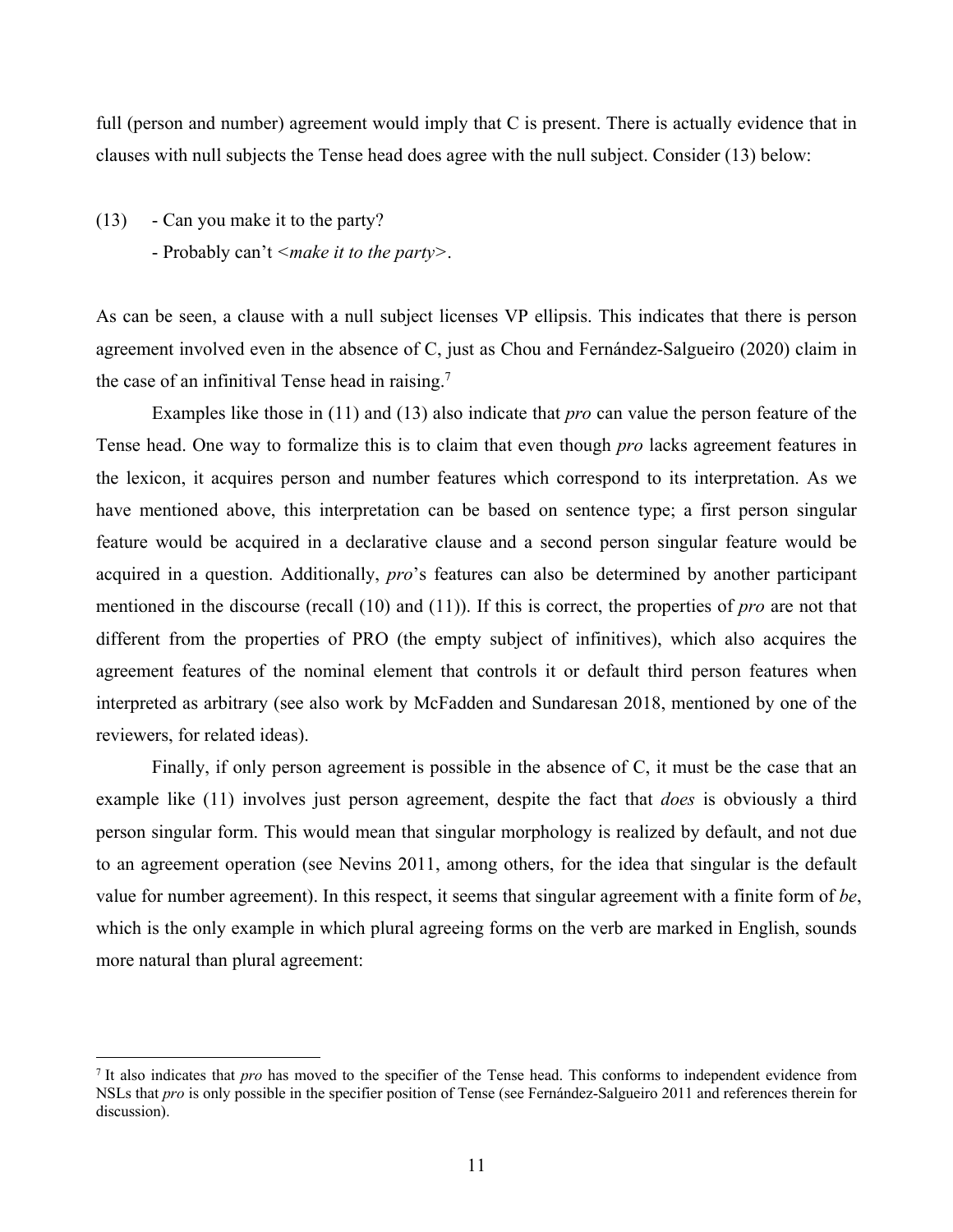- (14) a. Why didn't you come to the event? b. Why didn't you guys come to the event? - Wasn't interested, really.  $\blacksquare$  . ??Weren't interested, really.
	- -

To summarize, consider (15):

(15) Can't hear a word they're saying.



Under the analysis that I have developed here, the person feature of Tense attracts *pro* to its specifier. *Pro* acquires agreement features (in this case, first person singular) and then its person feature values the person feature of Tense.

A final question that arises is the status of *pro* with respect to Case theory. Under the standard assumption that Case valuation requires full agreement, we are forced to assume that *pro* does not need Case, since under the present approach full agreement with the Tense head does not take place in the examples that have been discussed. In this respect, notice that a number of approaches to null subjects within Minimalism have claimed that null subjects are caseless, an idea that actually predates Rizzi's (1982) original approach to *pro*, although they are required to move to a Case position (see Holmberg 2005 and Fernández-Salgueiro 2011, among others). As one of the reviewers points out, this could have implications for PRO and a possible return to an analysis of PRO as a caseless DP, as in the Government and Binding framework. I leave this issue for further research.

<sup>8</sup> For expository purposes, I am taking *can't* to be a single head in the syntax, thus abstracting away from the fact that *can* and *not* first occupy different positions in the structure.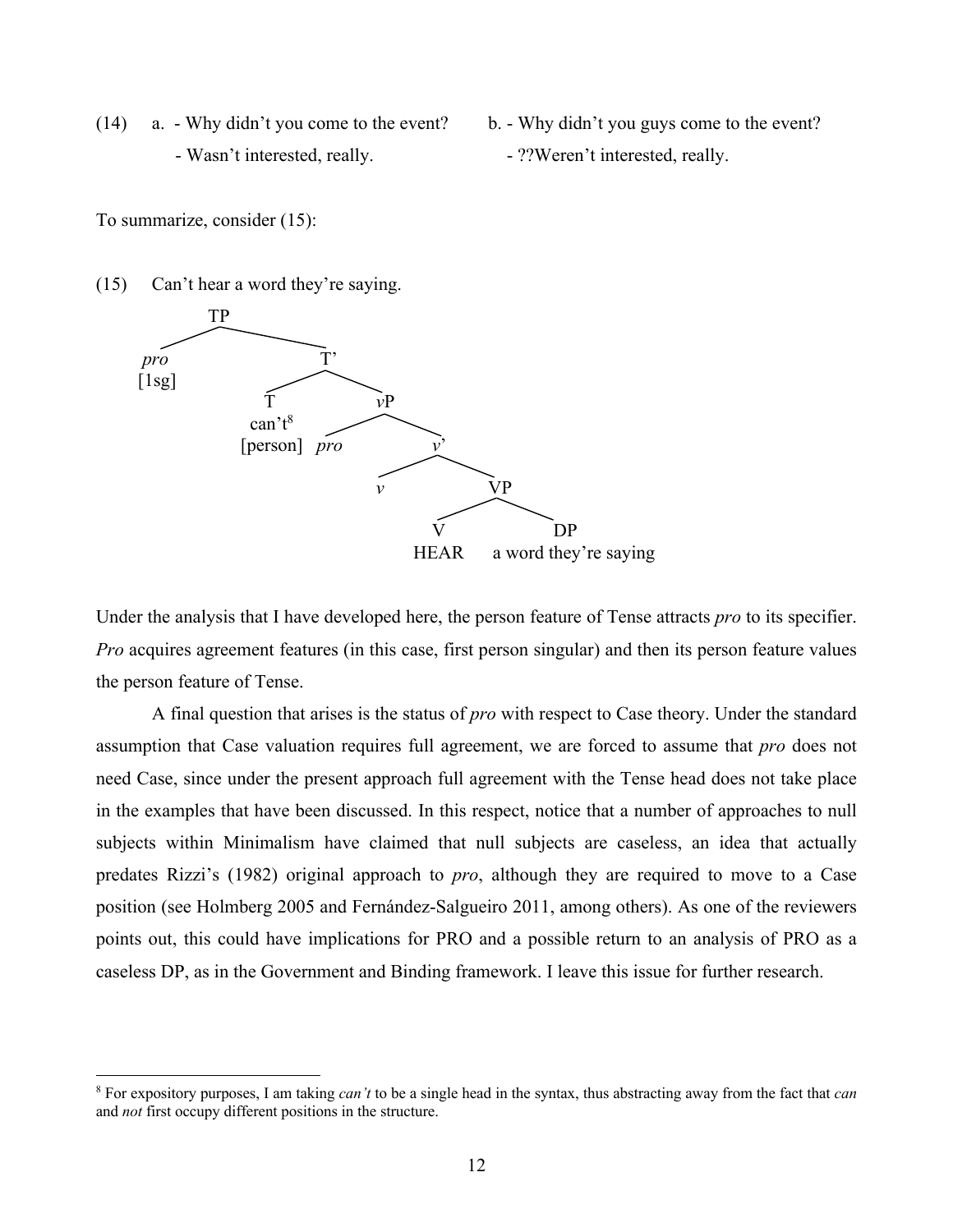## **2.3.2 Expletive drop**

As mentioned in the original proposal, examples with null expletive elements raise an important question that to the best of my knowledge has not been addressed in the literature:

(16) Why is it that expletive *it* can be generally dropped in colloquial English but expletive *there* cannot?

The results reported in section 2.2 above confirmed my initial intuition that clauses with null expletive *it* sound much more natural and idiomatic than clauses with expletive *there* (cf. *seems that he's having fun* vs. ??*seems to be a problem with your proposal*). This contrast seems to be difficult to explain under approaches that have appealed to phonological and prosodic properties of English to determine when the subject of a clause (and other elements as well) can become null (see e.g., Weir 2008 and Radford 2020).

As already mentioned, dropping *there* sounds especially unnatural with unaccusative verbs and existentials:

| (17) |                           | a. *Remain several complications. (cf. There remain several complications) |
|------|---------------------------|----------------------------------------------------------------------------|
|      | b. *Is a party tonight.   | (cf. There is a party tonight)                                             |
|      | c. *Are many people here. | (cf. There are many people here)                                           |

One advantage of the approach to null subjects that I have developed here is that it does provide a principled explanation for why clauses in which expletive *there* is null like those in (17) are ungrammatical, while clauses that drop expletive *it* are acceptable. Let us consider expletive *it* first: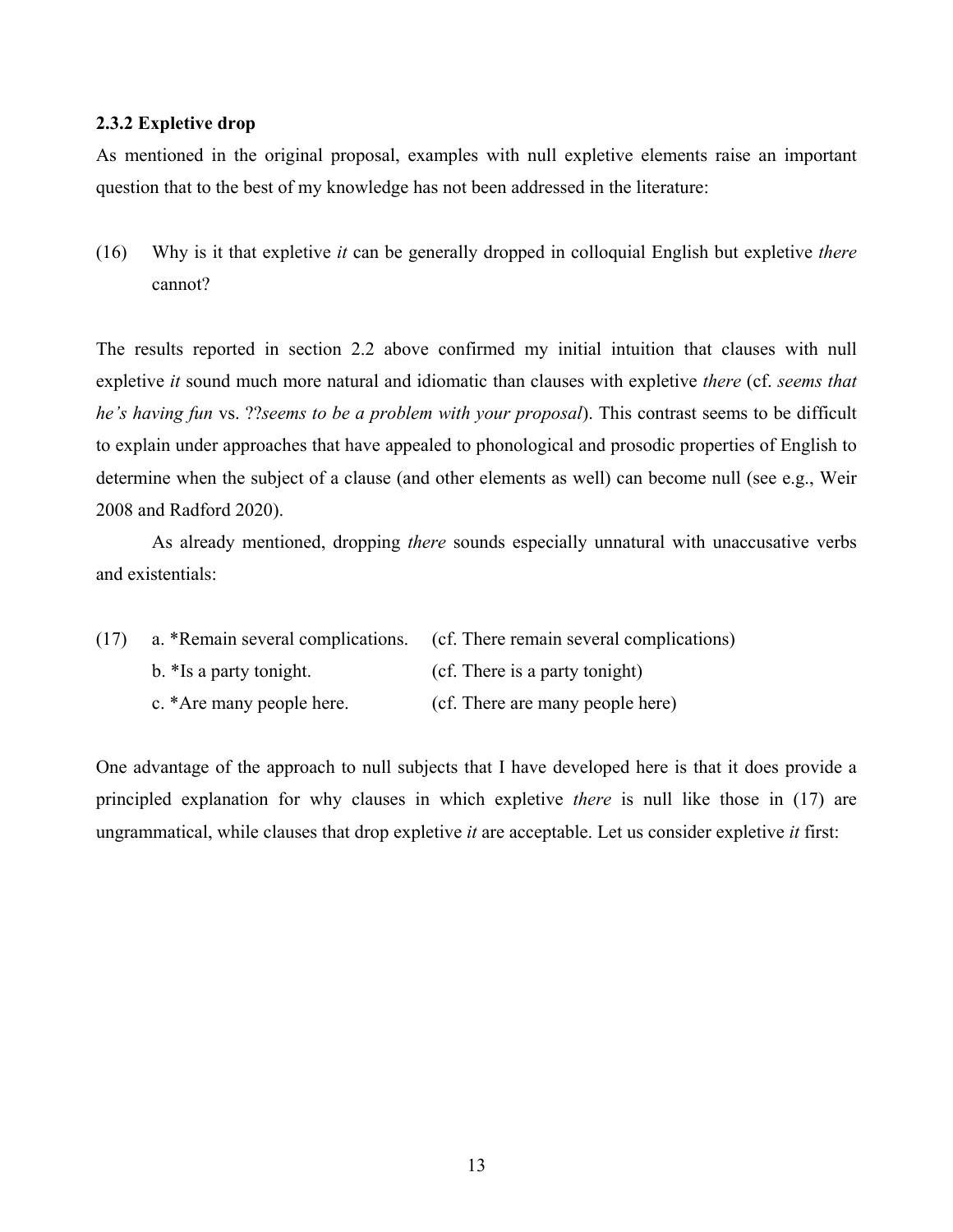(18) Seems that he's having fun.



As can be seen in the tree, the person feature of Tense attracts *pro* to the specifier position. As for the question of how the person feature of Tense gets a value, there are two possibilities, which are based on two different approaches to sentences with expletive *it* that have been developed in the literature (see Epstein and Seely 2006: 86). One possibility is that it is the expletive that provides the value, in which case we would have to assume that *pro* in (18) acquires third person singular features (as discussed in the previous section with respect to referential *pro*).9 The other possibility is that the Tense head gets a value from the CP. Regardless of which analysis is correct, the verb will be spelled out as *seems* (since the Tense head is valued as third person) and its complement can also be spelled out even though no Case valuation has applied, as CPs do not require Case.

Consider now the structure associated with an example like (17a) with a null expletive *there*: 10

<sup>9</sup> This analysis does capture the intuition that speakers are recovering the features of the missing subject *it*, but it is also possible that only referential *pro* acquires agreement features. I leave this issue open here.

<sup>&</sup>lt;sup>10</sup> I am abstracting away from the discussion about the properties of *v*. As one of the reviewers claims, whether *v* is defective in unaccusative clauses is controversial.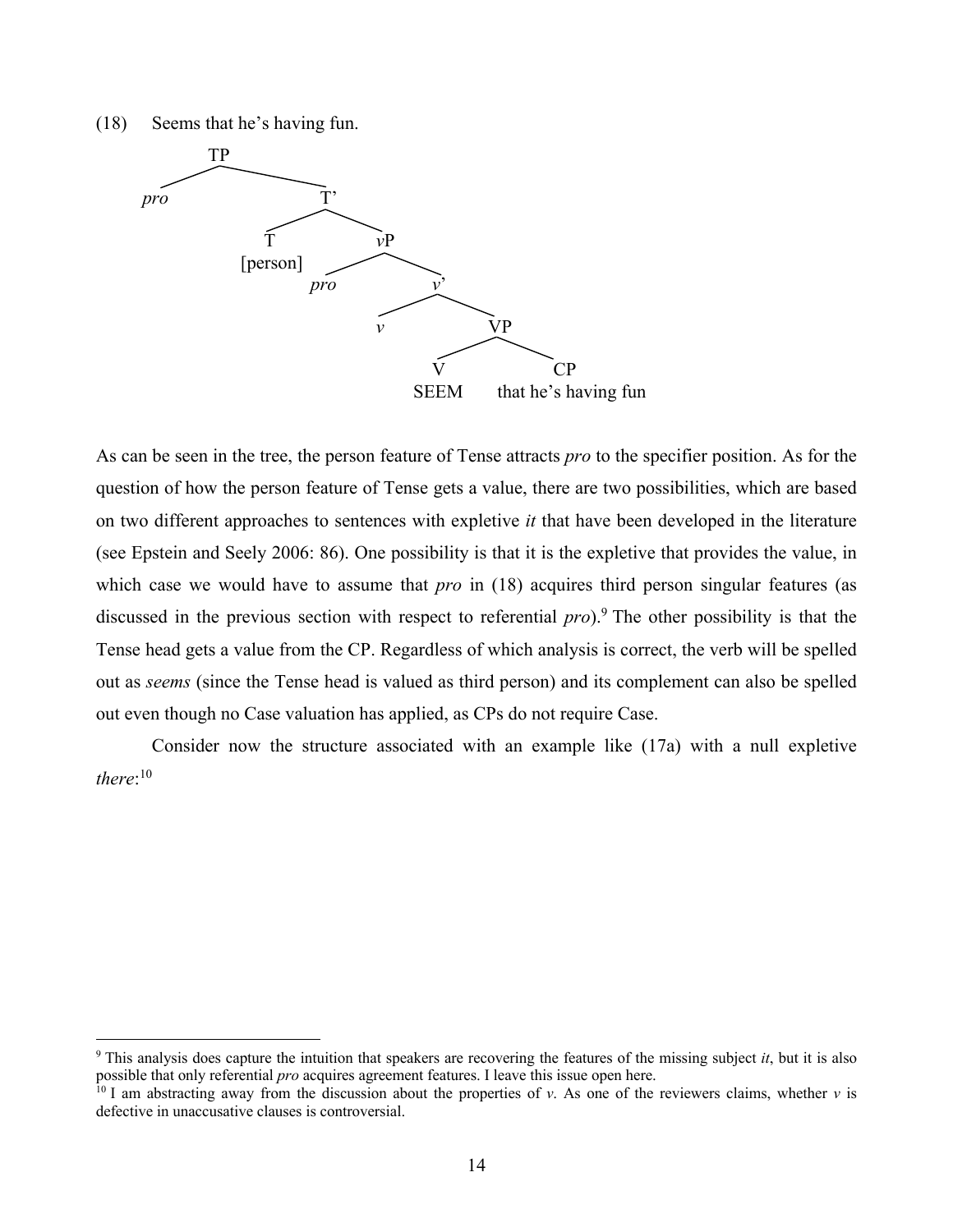(19) \*Remain several complications.



It is usually assumed that in structures with expletive *there*, the Tense head agrees in person with the expletive and also with the DP in number (see e.g., Radford 2004), although for this case it is possible that only agreement with the DP applies, since *pro* is not referential (see above). Regardless of which option is correct, the Tense head can get a value for its person feature (though notice that we predict that the verb would be spelled out as *remains* in this case). Most importantly, however, the DP *several complications* cannot get a Case value since Case valuation requires full agreement. As can be seen, although the fact that (18) involves *pro* is not directly related to why the example is ungrammatical, the presence of *pro* does entail that there is no C head. If there is no C, the Tense head does not display full agreement that will ultimately provide the DP with a Case value, thus violating the Case requirement on DPs.

## **2.3.3 Notes on sentence fragments**

In the original proposal I raised the following two related questions regarding sentence fragments:

(20) i. Can the sentence fragment analysis (with only VP projecting) be extended to examples involving agreement or Tense on the verb? ii. Can this analysis be taken as evidence for a lexicalist view of morphology under which all the verb forms of a lexeme are present in the lexicon?

These are questions that examples like (21), repeated from (4) above, immediately raise: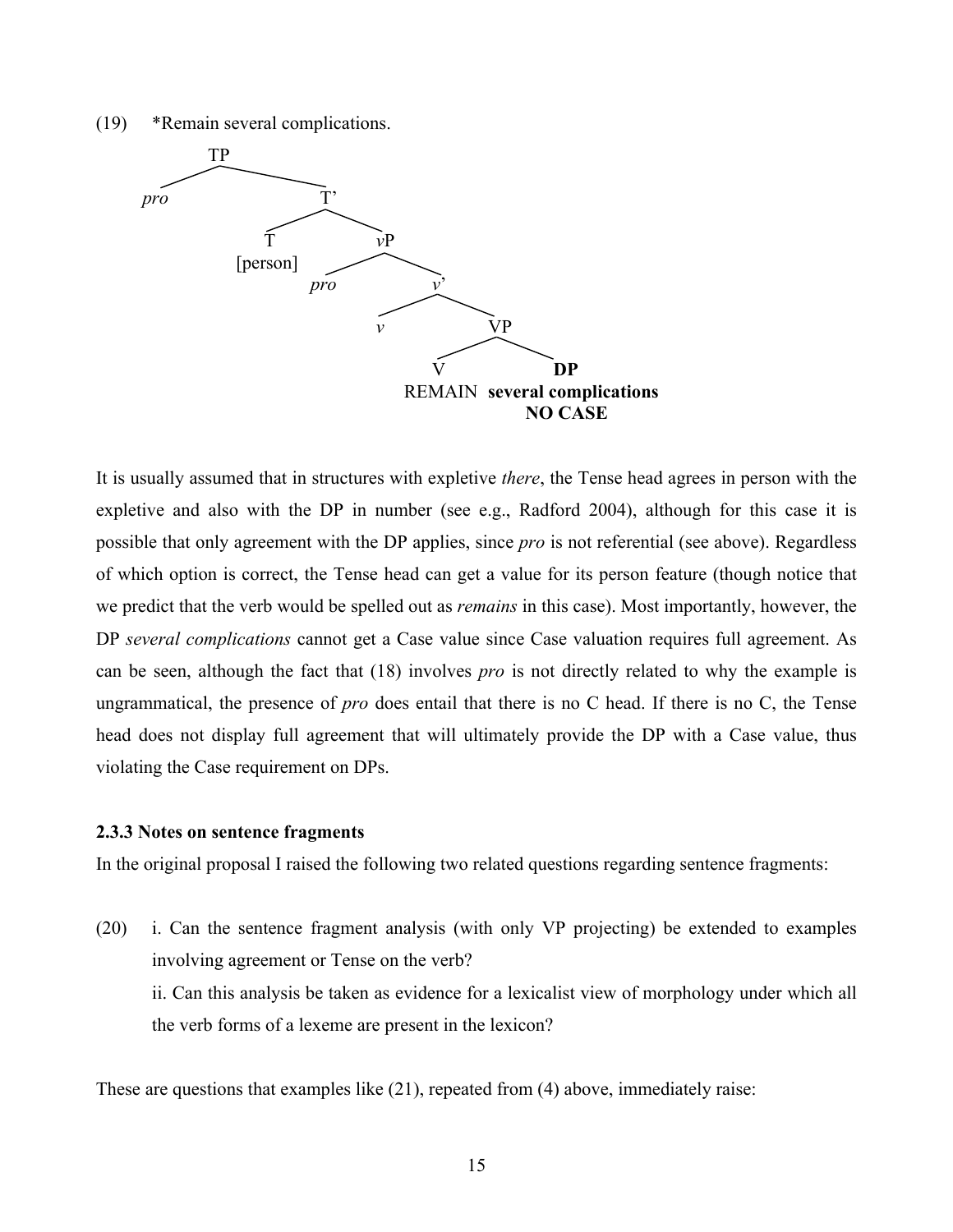## (21) Looking good!

As mentioned in section 2.1, an example like (21) could be analyzed as involving just the VP, as long as it can be shown that the syntactic object built contains no unvalued features (for example, unvalued Case on a DP). Recall that Fortin's (2007) analysis is couched within a strong derivational approach to syntax (Epstein *et al*. 1998, Epstein and Seely 2006), under which the output of every merge operation can in principle be spelled out and constitute its own linguistic expression.

As already mentioned, one of the reviewers of the original proposal points out that other researchers such as Merchant (2014) and Simpson (2015) have analyzed sentence fragments as involving focus fronting followed by deletion of the TP, which would generate many of the expressions discussed in Fortin (2007). However, this analysis is only applicable to examples that constitute an answer to a question, and not to examples like (21) above.

In the original proposal, I provided a tentative analysis of (21) based on the idea that a VP is the constituent that is transferred when the CP phase is completed, as shown below:



I have found several problems with this analysis, however. The analysis is based on Chomsky's (2001) version of phases. Most approaches to phases, though, assume that the VP is spelled out when the *v*P is completed (see especially Epstein *et al*. 2015 and references therein). A more serious problem is that it is standardly assumed that V moves to *v*, especially when an external theta role is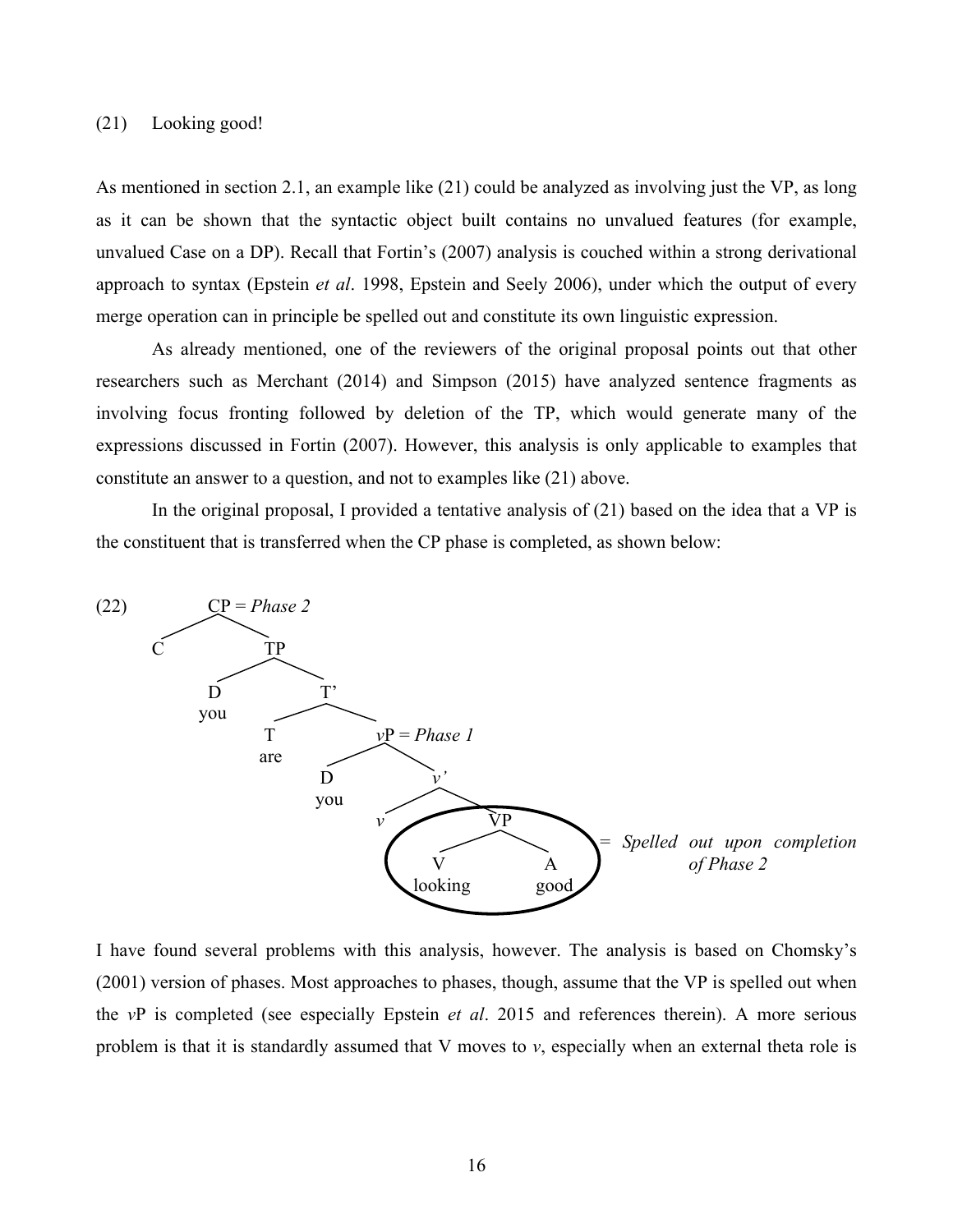assigned.11 If correct, this indicates that the fragment *looking good* is actually (at least) a *v*P fragment. Notice, however, that if this is the case, the external argument should also be part of the fragment, as external arguments occupy the specifier position in the *v*P. Moreover, the *v*P would not be spelled out until the next (CP) phase is completed, since only complements of phases undergo spell-out, under standard assumptions. To address these problems, I would like to propose that the specifier of the *v*P in these examples is also *pro*, and also that the vP is allowed to undergo spell-out because there is no CP phase.<sup>12</sup> This analysis is illustrated in  $(23)$ :



With this updated analysis in mind, let us discuss the questions in (20). The logic of an approach like Fortin's could in principle allow an example containing a tensed verb (cf. *got distracted*) to be analyzed as just the spell out of a *v*P (not as the spell out of the VP alone, given V-to-*v* movement). In section 2.3.1, I mentioned that these examples are best analyzed as examples of null subjects, and as such they belong to the core cases that are the focus of this project.

Evidence that examples with a tensed verb must include the TP as well comes from the fact that negation cannot just be added to the left of the verb, though it can be added to the left of a fragment containing an adjective phrase, for example, as shown in (24):

(24) a. \*Not got distracted. b. Not sure about that.

This follows from the fact that syntactically speaking, the Tense head always constitutes a separate element in the structure, and only when Tense head and the verb are adjacent in the morphological component can the tense affix become part of the verb. This means that examples like *got distracted*

<sup>&</sup>lt;sup>11</sup> See Caponigro and Schütze (2003) for evidence that in passive clauses V-to- $\nu$  movement does not apply.<br><sup>12</sup> Since I am assuming that the  $\nu$ P is the end of the derivation in these cases, the  $\nu$ P must be allowed See Radford (2004: 284) for a similar argument applied to the CP phase.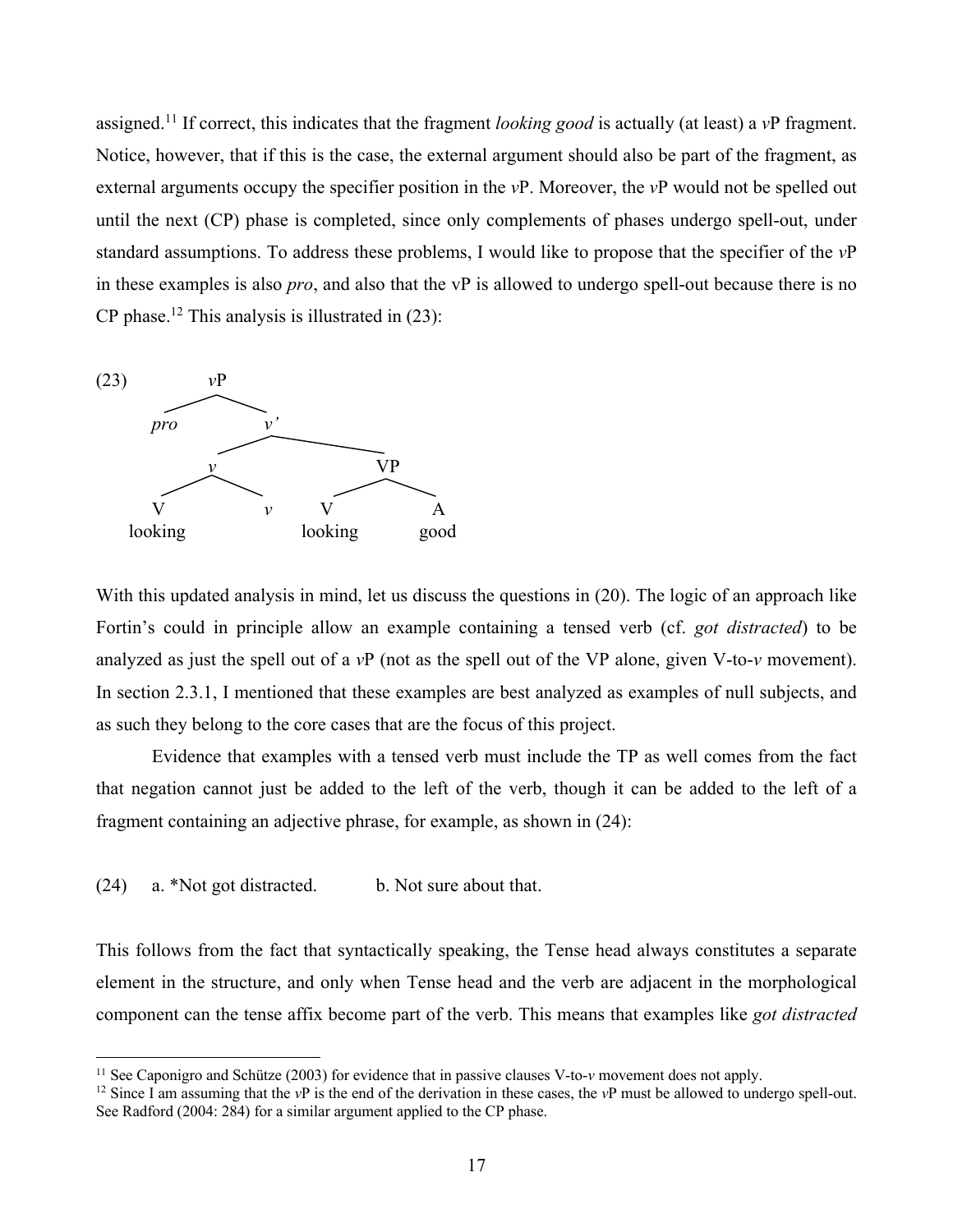do not involve less structure than, say, *might get distracted*. More general evidence that in English a past tense form on the verb is the result of a late morphological process that requires adjacency between Tense and the verb comes from well-known properties of the syntax of negation and questions, in which the verb cannot be tensed, as shown in (25):

(25) a. He did not get distracted. (cf. \*He not got distracted/\*He do not got distracted) d. Why did he get distracted? (cf. \*Why he got distracted?/\*Why do he got distracted?)

The analysis I provided in (23) would seem to contradict this, since I am assuming that no structure above the *v*P is projected even though the verb does display the *–ing* ending associated with progressive aspect. There is a crucial difference, however, between past tense and the *–ing* ending on verbs. Even though the *–ing* form is associated with progressive aspect (which corresponds to a higher projection), it is syntactically independent from the Aspect head. Notice that, as a consequence, the *–ing* form behaves differently from the past tense form with respect to the tests just discussed; negation can be added directly to the sentence fragment (26a) and the verb displays an *–ing* ending in negative clauses (26b) and questions  $(26c)$ :<sup>13</sup>

- (26) a. Not looking good.
	- b. You are not looking good.
	- c. Are you looking good?

This means that while the lexicon need not contain past or present verb forms, as they are created in the morphological component, it must contain the *–ing* form of the verb so that it can be introduced in the derivation. In this respect, notice also that the *–ing* form does not necessarily entail progressive aspect but it is also present in gerunds.

<sup>&</sup>lt;sup>13</sup> An interesting consequence of this difference that to the best of my knowledge has not been analyzed in detail is that many verbs show irregular past tense forms, yet no verb shows an irregular –ing form.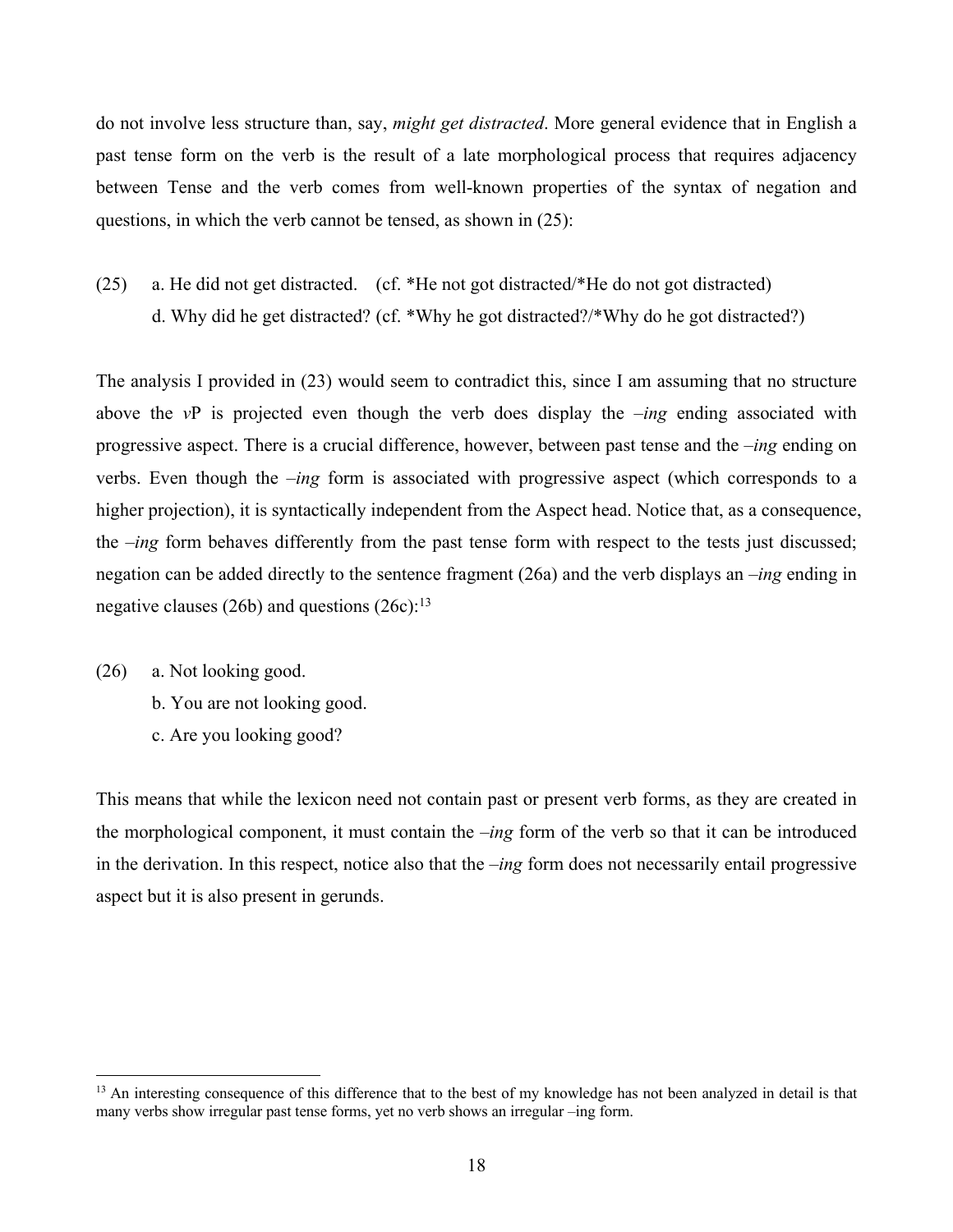#### **3 Conclusions and significance**

In this report I have provided an analysis of null subjects in colloquial English and the properties of the clauses in which they are possible. I have adopted Rizzi's (1994) and Haegeman's (2013) *pro* analysis of null subjects as a starting point and have noted that Chomsky's (2008) feature inheritance hypothesis readily accounts for why C needs to be absent in clauses with null subjects. Additionally, I have shown that null subjects in colloquial English and empty categories in the so-called discourse NSLs, which have also been argued to involve *pro* and to lack agreement features (see Holmberg 2005), behave in a similar fashion with respect to their interpretation. I have also observed that examples in which the Tense head displays agreement features are problematic for Chomsky's feature inheritance hypothesis. This is not the case for Chou and Fernández-Salgueiro's (2020) independently motivated version, under which the person feature is inherent to Tense and only the number feature is inherited from C. I have also provided novel evidence that there is person agreement between the Tense head and the null subject and have argued that *pro* acquires agreement features and values the person feature of the Tense head. This analysis also provides an explanation, based on Case requirements, for the fact that expletive *it* can be dropped in colloquial English while expletive *there* cannot. Finally, I have argued that sentence fragments in which the Tense head is also omitted involve only the *v*P phase, with *pro* in its specifier position.

Null subjects constitute a classic research topic in syntactic theory and the null subject parameter is perhaps the most widely discussed parameter in the literature. The present study contributes to the literature on this topic by asking a slightly different question, namely, which syntactic properties may allow null subjects in a non-NSL language like English. I believe that far from involving a contradiction, the analysis of these cases helps with our understanding of null subject-related phenomena.

More general questions regarding the study of language as a capacity and property of human minds should not be ignored either. It is undeniable that native speakers of different languages have strong intuitions about whether null subjects are possible in their language, and if so, in which syntactic structures and in which pragmatic contexts. Thus, although English speakers know intuitively that their language is a non-NSL, they do tend to find implicit subjects idiomatic in the syntactic contexts discussed above. This is also relevant in terms of acquisition and the fact that these are properties of the language that are naturally acquired, that is, without explicit instruction. In this respect, it should be noted that explicit English grammar instruction cannot explain the phenomena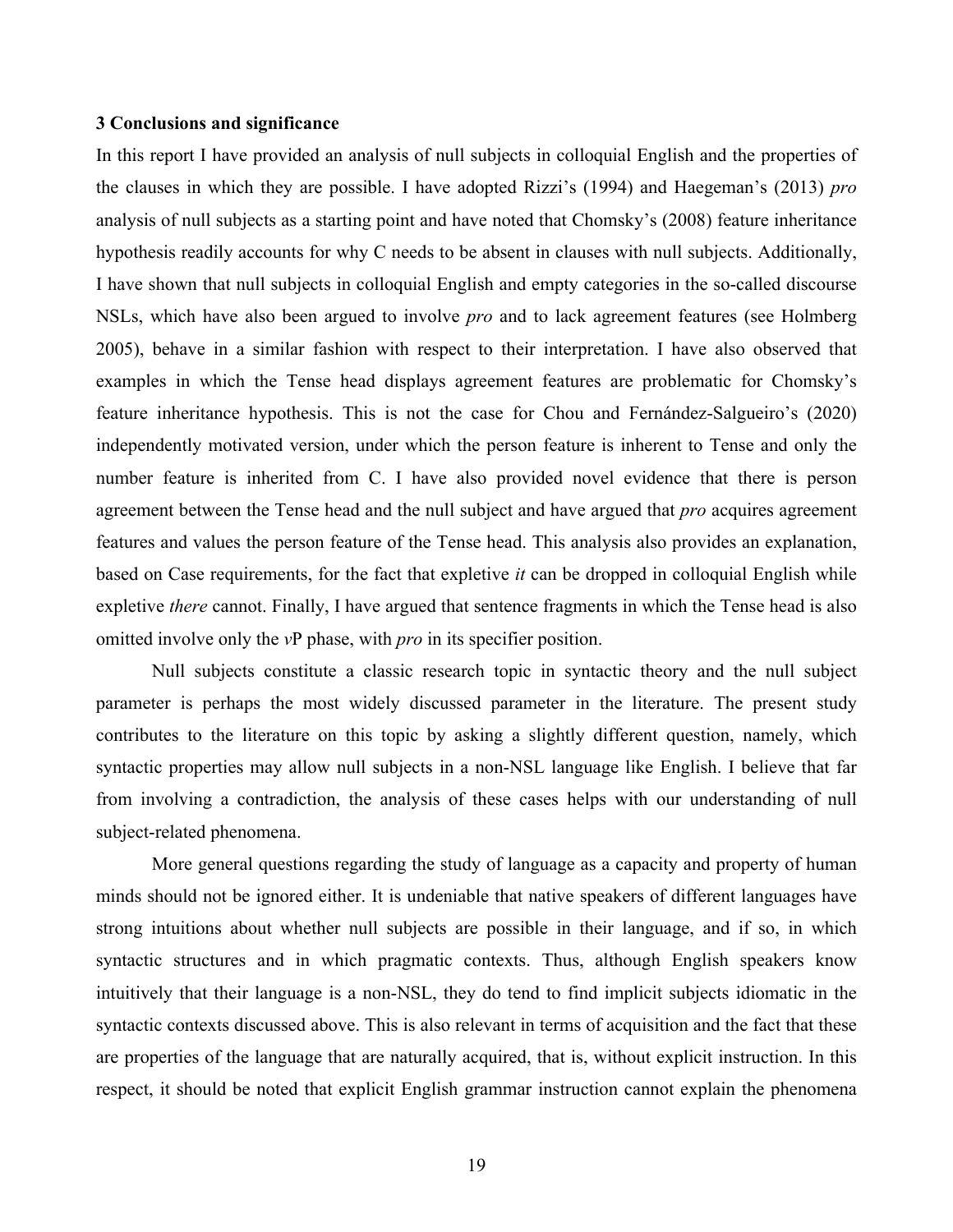discussed in this project, as implicit subjects in English are always considered incorrect or improper*.*  The research reported here thus has implications for the theory of universal grammar and how abstract syntactic principles are acquired by speakers and yield the grammatical properties that are found in a specific language (English in this case). In this respect, Chomsky's feature inheritance hypothesis (especially Chou and Fernández-Salgueiro's 2020 version) has proved to be crucial in determining the properties of the syntactic contexts in which null subjects are allowed in English*.*

As is clear from the above discussion, these syntactic conditions are not simple or obvious, and some of the examples discussed above, even the core cases, have been difficult to analyze, especially because the analysis requires the combination of previous proposals made by different authors that are motivated independently. Also, I have found the discussion of the sentence fragment examples more challenging than initially anticipated, mainly because of the disparity between the elements that are spelled out and the structure that is assumed to be necessary for them to converge.

Turning now to more practical aspects, the present report relates to what is by far the most widely spoken language in the world, once both native and non-native speakers are considered. English is also the most popular foreign language in Taiwan, and is used daily in the country in many informal contexts. This means that the results of the proposed research are relevant to not only teachers and learners of more academic English but also to people that learn and use this language in the country outside academia. The present project thus serves as a complement to other recent efforts in this respect, like Radford's (2018, 2019) recent monographs on aspects of the syntax of colloquial English.

#### **4 Output: journal articles and talks**

I am currently working on a manuscript that discusses the results reported here and their theoretical implications. At present, I am considering submitting the manuscript to either *Glossa: a journal of general linguistics* or *English Language and Linguistics* and will make a decision once the manuscript is finished. I am also planning to submit my work to the upcoming Generative Linguistics in the Old World (GLOW) in Asia XIII conference, which is one of the most prestigious syntax conferences in Asia. In order to receive additional feedback about my work, I am giving a brown bag lecture in my department on this topic, which is already scheduled for December. It should also be mentioned that the research reported here (more specifically, its implications for the feature inheritance hypothesis) has also inspired the writing of a related manuscript this year that is currently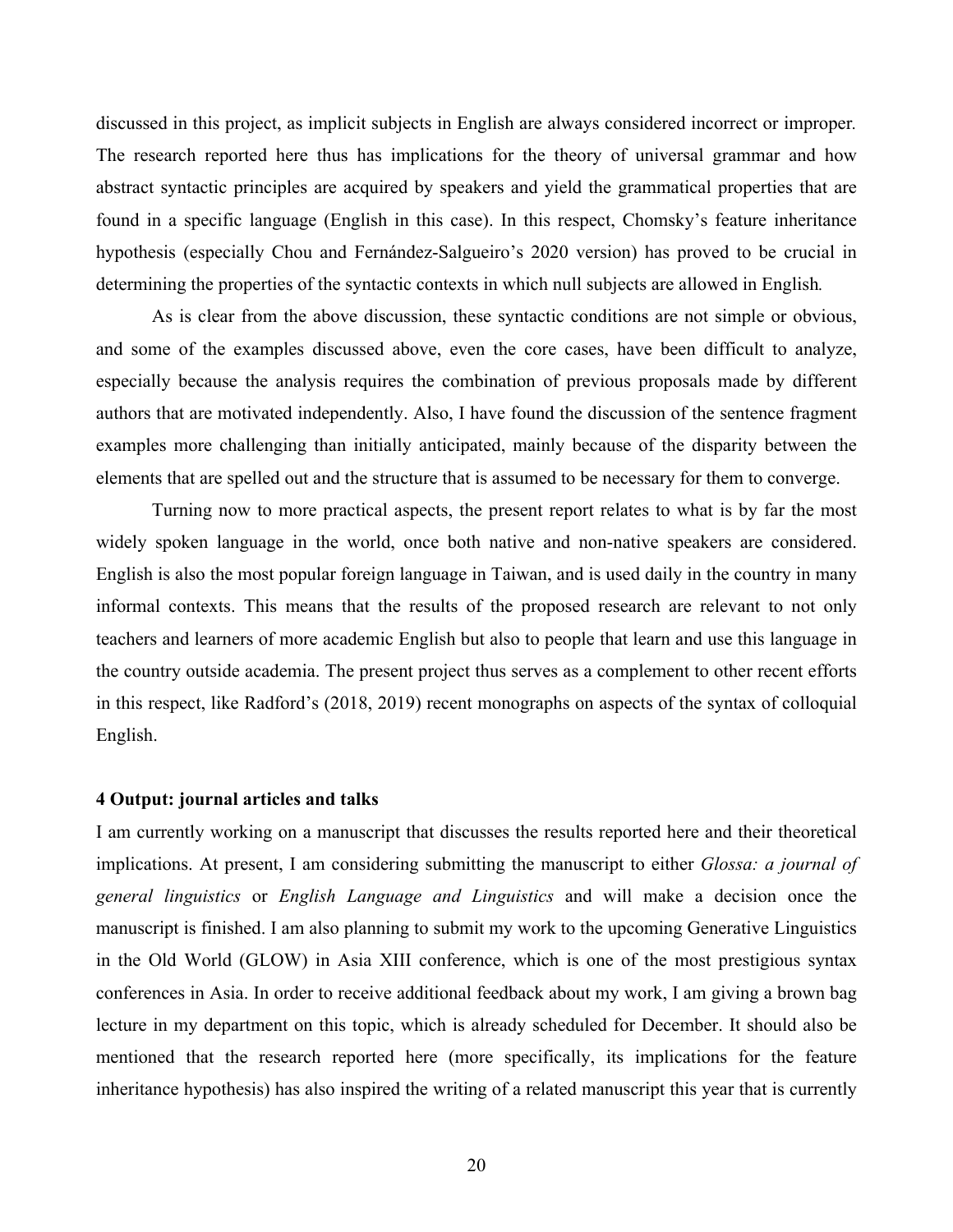being considered for publication in the Canadian Journal of Linguistics (see Fernández-Salgueiro 2021 in the reference section).

#### **5 Contributions to academic research, teaching, extensions, and popular science**

I firmly believe in integrating my research results into my own teaching. All the courses that I teach are linguistics courses, which means that I will have plenty of chances to include discussion of these issues in my lectures. Moreover, this year I am planning to propose a course on syntactic approaches to the study of colloquial English.

I also hope that the results reported here can inspire research on related issues in different languages. French, for example, is another language that is considered to be a non-NSL. An obvious research question that arises then is whether a language like French, which seems to have examples similar to the ones discussed here, can be analyzed with similar theoretical tools. Other possible extensions include areas of research that lie outside my own specialization. The fact that a large part of the data considered in this study belongs to colloquial English might have implications for the study of language variation and different registers from the point of view of sociolinguistics as well.

Finally, I also believe that researchers should try to make their research available to the general public and raise awareness of issues that are current in the academic world (the so-called popular science)*.* As mentioned in the previous section, I am scheduled to give a brown bag lecture in my department to present the research reported here. These lectures are open to the general public and I definitely expect colleagues and students in the department to attend the talk. The results of this research will hopefully have an impact on those scholars interested in the topic and make people think about language and linguistic analysis in ways they had not thought before.

## **References**

- Bennis, Hans. 2006. Agreement, PRO and imperatives. In *Arguments and agreement*, ed. by Peter Ackema, Patrick Brandt, Maaike Schoorlemmer, and Fred Weerman, 101–123. New York: Oxford University Press.
- Biberauer, Theresa, Anders Holmberg, Ian Roberts, and Michelle Sheehan. 2010. *Parametric Variation: Null subjects in minimalist theory*. Cambridge: Cambridge University Press. Boeckx, Cedric. 2008. *Aspects of the Syntax of Agreement*. New York: Routledge.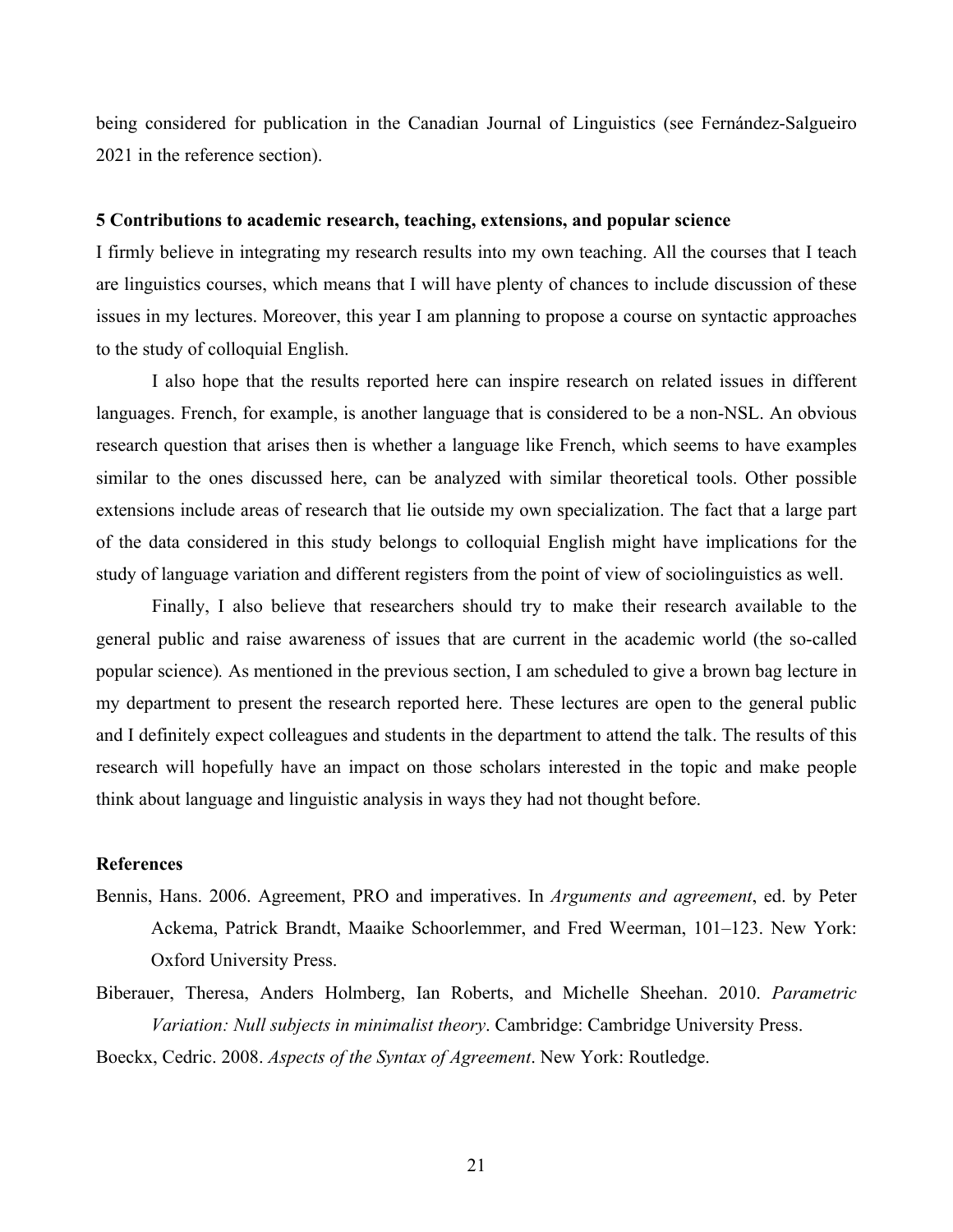- Caponigro, Ivano, and Carson T. Schütze. 2003. Parameterizing Passive Participle Movement. *Linguistic Inquiry* 34:293–308.
- Chomsky, Noam. 1986. *Knowledge of Language: Its Nature, Origins, and Use*. New York: Praeger.

Chomsky, Noam. 1995. *The Minimalist Program*. Cambridge, MA: MIT Press.

- Chomsky, Noam. 2000. Minimalist inquiries: The framework. In *Step by step: Essays on minimalist syntax in honor of Howard Lasnik*, ed. by Roger Martin, David Michaels, and Juan Uriagereka, 83–155. Cambridge, MA: MIT Press.
- Chomsky, Noam. 2001. Derivation by phase. In *Ken Hale: A life in language*, ed. by Michael Kenstowicz, 1–52. Cambridge, MA: MIT Press.
- Chomsky, Noam. 2008. On phases. In *Foundational issues in linguistic theory: Essays in honor of Jean-Roger Vergnaud*, ed. by Robert Freidin, Carlos Otero, and Maria Luisa Zubizarreta, 134–166. Cambridge, MA: MIT Press.
- Chou, Chao-Ting Tim, and Gerardo Fernández-Salgueiro. 2020. A last resort approach to (number) feature inheritance. *Studia Linguistica* 74(3):694–716.
- Cole, Melvyn. 2000. *The syntax, morphology, and semantics of null subjects*. Doctoral dissertation, University of Manchester.
- D'Alessandro, Roberta 2015. Null Subjects. In *Contemporary Linguistic Parameters*, ed. by Antonio Fábregas, Jaume Mateu, and Michael T. Putnam, 201–226. London: Bloomsbury Press.
- Epstein, Samuel David, Erich M. Groat, Ruriko Kawashima, and Hisatsugu Kitahara. 1998. *A derivational approach to syntactic relations*. Oxford: Oxford University Press.
- Epstein, Samuel David, and T. Daniel Seely. 2006. *Derivations in Minimalism*. Cambridge: Cambridge University Press.
- Epstein, Samuel David, Hisatsugu Kitahara, and T. Daniel Seely. 2015. *Explorations in Maximizing Syntactic Minimization*. London: Routledge.
- Fernández-Salgueiro, Gerardo. 2011. Romance Null Subjects at the Sensory-Motor Interface. *Syntax* 14:1–28.
- Fernández-Salgueiro, Gerardo. 2020. On EPP effects and the properties of Core Functional Categories. *Glossa: a journal of general linguistics* 5(1):36. 1–34.
- Fernández-Salgueiro, Gerardo. 2021. On the properties of phase heads in raising and passive clauses: DP movement and Transfer options. ms., National Taiwan Normal University (manuscript submitted to *Canadian Journal of Linguistics*, second round of reviews).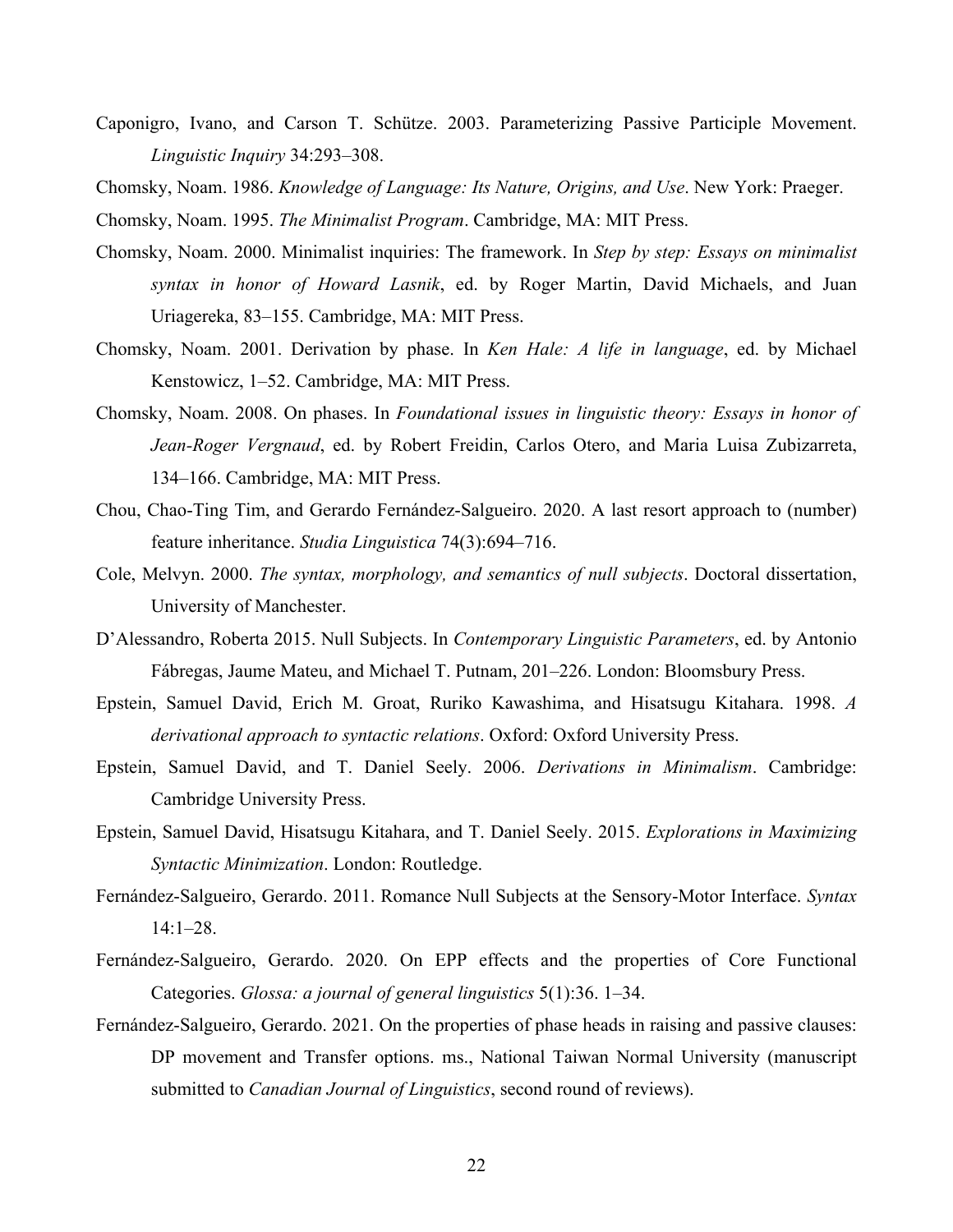Fortin, Catherine. 2007. Some (Not All) Nonsententials Are Only a Phase. *Lingua* 117:67–94.

- Haegeman, Liliane. 2013. The syntax of registers: Diary subject omission and the privilege of the root. *Lingua* 130:88–110.
- Holmberg, Anders. 2005. Is There a Little Pro? Evidence from Finnish. *Linguistic Inquiry* 36:533– 564.
- McFadden, Thomas, and Sandhya Sundaresan. 2018. Reducing *pro* and PRO to a single source. *The Linguistic Review* 35(3):463–518.
- Merchant, Jason. 2004. Fragments and Ellipsis. *Linguistics and Philosophy* 27(6):661–738.
- Nevins, Andrew. 2011. Multiple agree with clitics: Person complementarity vs. omnivorous number. *Natural Language and Linguistic Theory* 29(4):939–971.
- Paul, Waltraud. 2017. Null subject, null topics and topic prominence in Mandarin Chinese and beyond. In *Studies on Syntactic Cartography, Volume 1*, ed. by Fuzhen Si, 134–162. Beijing: China Social Sciences Press.
- Radford, Andrew. 2004. *Minimalist syntax. Exploring the structure of English*. Cambridge: Cambridge University Press.
- Radford, Andrew. 2018. *Colloquial English: Structure and Variation*. Cambridge: Cambridge University Press.
- Radford, Andrew. 2019. *Relative Clauses: Structure and Variation in Everyday English*. Cambridge: Cambridge University Press.
- Radford, Andrew. 2020. *An Introduction to English Sentence Structure. Second edition*. Cambridge: Cambridge University Press.
- Richards, Marc. 2007. On feature inheritance: An argument from the Phase Impenetrability Condition. *Linguistic Inquiry* 38:563–572.
- Rizzi, Luigi. 1982. *Issues in Italian syntax*. Dordrecht: Foris.
- Rizzi, Luigi. 1986. Null objects in Italian and the theory of *pro*. *Linguistic Inquiry* 17:501–557.
- Rizzi, Luigi. 1994. Early null subjects and root null subjects. In *Language Acquisition Studies in Generative Grammar*, ed. by Teun Hoekstra and Bonnie D. Schwartz, 151–177. Amsterdam/Philadelphia: John Benjamins.
- Simpson, Andrew. 2015. Verbal answers to yes/no questions, focus, and ellipsis. In *Chinese Syntax in a Cross-linguistic Perspective*, ed. by Audrey Li, Andrew Simpson, and Wei-Tien Dylan Tsai, 300–333. Oxford: Oxford University Press.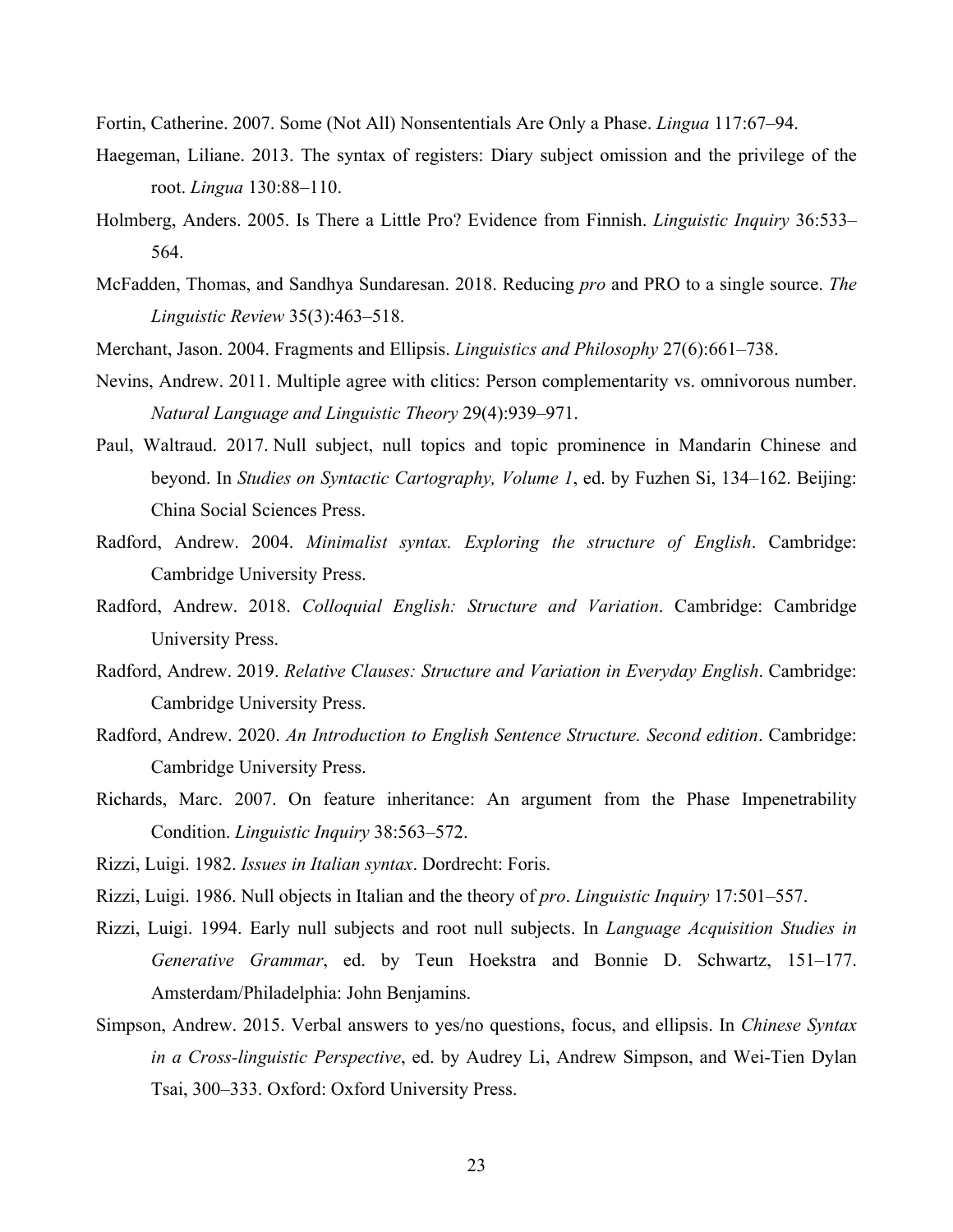- Stegovec, Adrian. 2019. Perspectival control and obviation in directive clauses. *Natural Language Semantics* 27(1):47–94.
- Wagner, Susanne. 2018. Never saw one first-person null subjects in spoken English. *English Language & Linguistics* 22:1–34.
- Weir, Andrew. 2008. *Subject pronoun drop in informal English*. MA Thesis, University of Edinburgh.
- Zanuttini, Raffaella, Miok Pak, and Paul Portner. 2012. A syntactic analysis of interpretive restrictions on imperative, promissive, and exhortative subjects. *Natural Language and Linguistic Theory* 30:1231–1274.